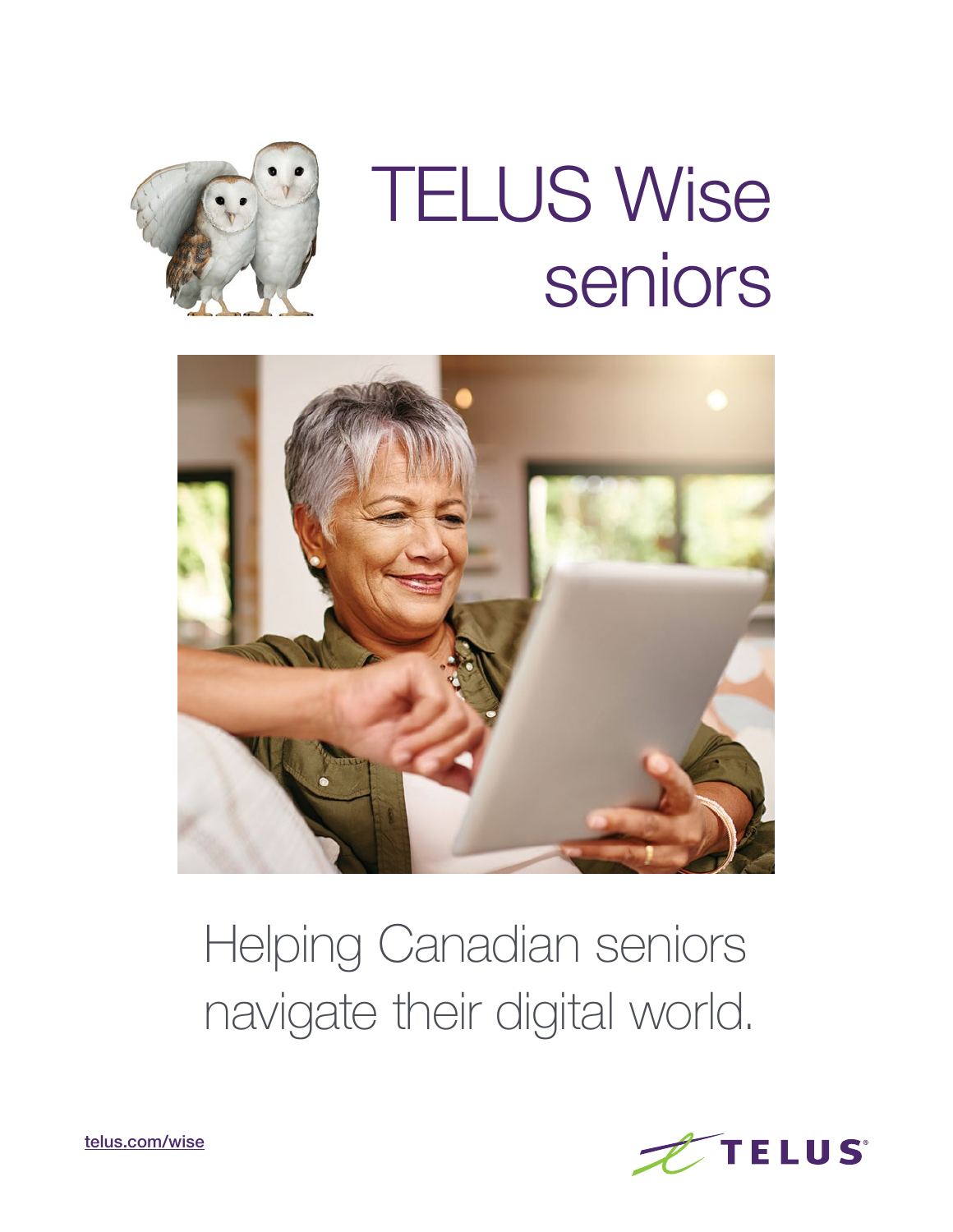## **Contents**

| You may be more connected than                     |
|----------------------------------------------------|
|                                                    |
|                                                    |
|                                                    |
|                                                    |
|                                                    |
| 5. Sharing personal information online 8           |
|                                                    |
|                                                    |
|                                                    |
|                                                    |
|                                                    |
| 2. Setting up remote locate/lock/wipe services 12  |
| 3. Being careful when using free public Wi-Fi 13   |
| 4. Wiping your phone before recycling it or giving |
|                                                    |

5. GPS [...................................................................14](#page-15-0)

| 1. | Keeping an eye on your privacy and                     |  |
|----|--------------------------------------------------------|--|
|    |                                                        |  |
| 2. | Thinking twice before connecting 15                    |  |
| 3. |                                                        |  |
| 4. |                                                        |  |
| 5. | Keeping your digital household clean 16                |  |
|    | Protecting yourself from identity theft17              |  |
| 1. |                                                        |  |
| 2. |                                                        |  |
| 3. | Limit your risk for identity theft with these tips  20 |  |
| 4. | What to do if you are a victim of identity theft       |  |
|    |                                                        |  |
|    |                                                        |  |
| 1. | Create a separate email account  22                    |  |
| 2. | Choose an appropriate website 22                       |  |
| 3. | Research the websites' terms and conditions 22         |  |
| 4. |                                                        |  |
| 5. |                                                        |  |
| 6. | Look out for romance scams 23                          |  |
|    |                                                        |  |
| 1. | Think carefully before sharing your contact or         |  |
|    |                                                        |  |
| 2. |                                                        |  |
| 3. |                                                        |  |
| 4. |                                                        |  |
|    |                                                        |  |
|    |                                                        |  |

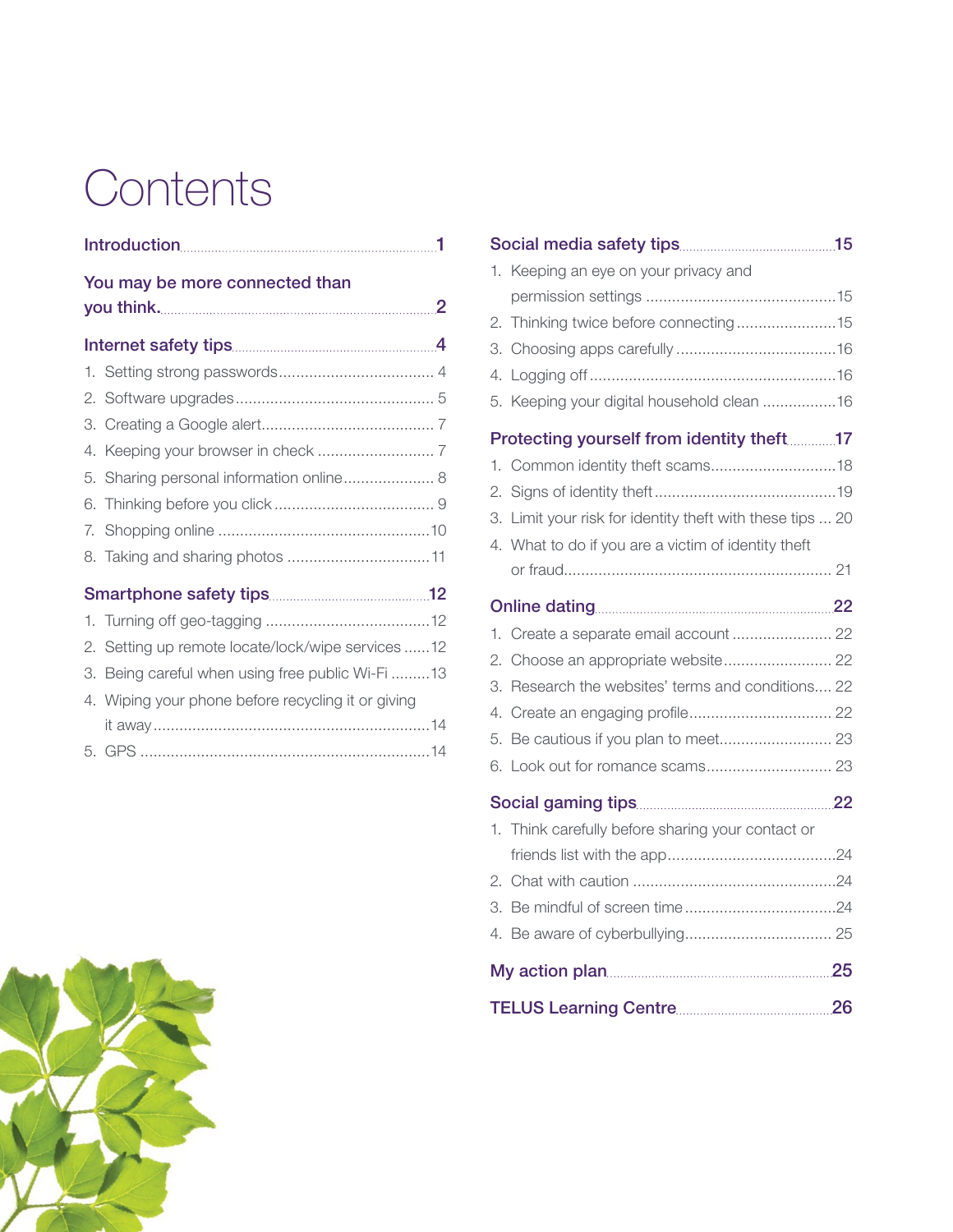## <span id="page-2-0"></span>**Introduction**

This guide was created for Canadian seniors who are already using the Internet and want to learn more about participating in our digital society safely. The guide can be used as a personal reference and is also used as the basis for TELUS Wise® seniors workshops.

If you are interested in booking a free-of-charge TELUS Wise seniors workshop for your community group or have questions about the contents of this guide, please contact [wise@telus.com](mailto:wise@telus.com).

For additional resources to help you safely navigate our digital world, visit **[telus.com/wise](https://www.telus.com/en/wise)**.

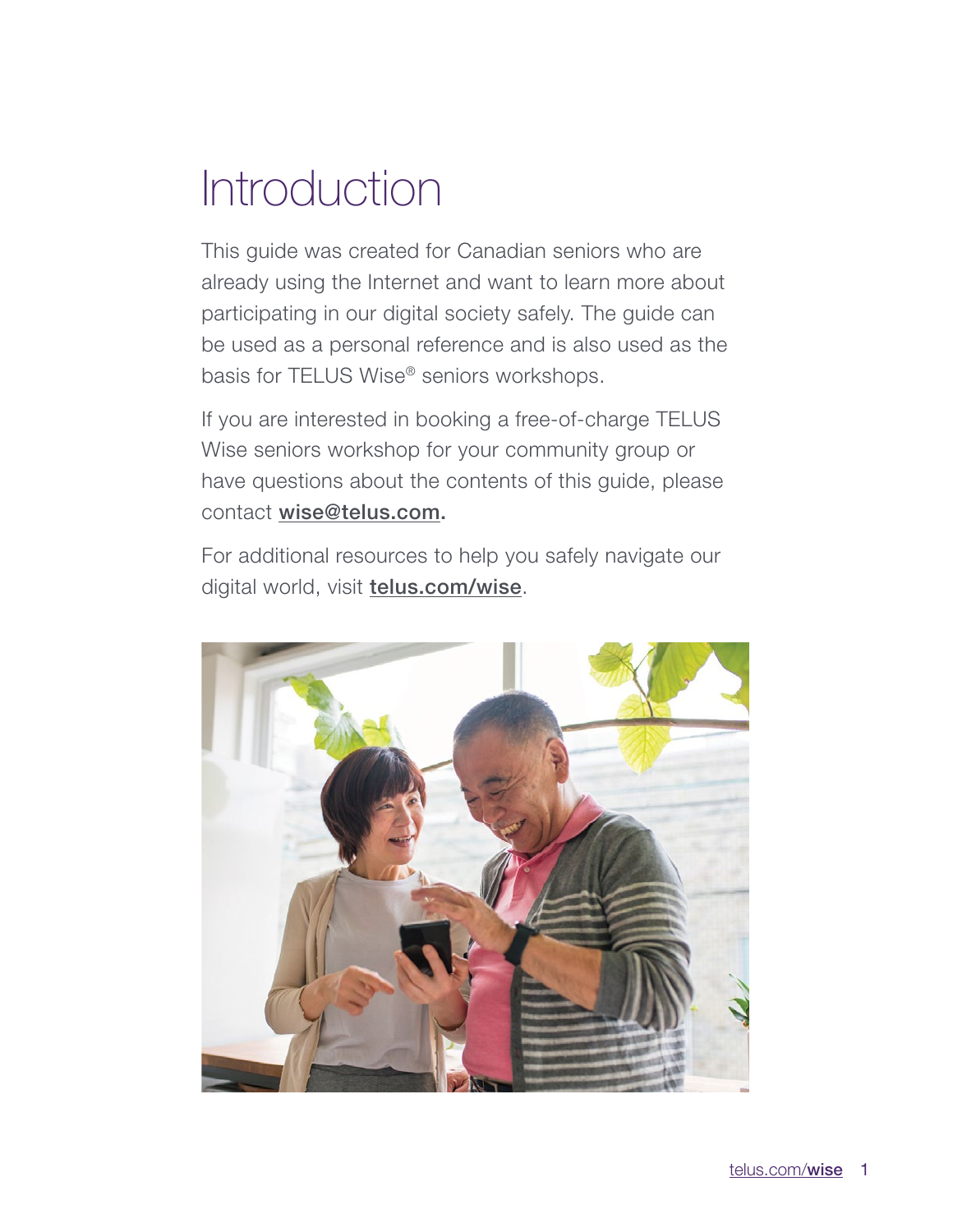# <span id="page-3-0"></span>You may be more connected than you think.

Take a few minutes to think about how active you are online by answering the questions below.

#### Do you use any of these?

|                                                          | $\Box$ No |
|----------------------------------------------------------|-----------|
|                                                          | $\Box$ No |
| YouTube $\Box$ No                                        |           |
|                                                          |           |
|                                                          |           |
|                                                          |           |
|                                                          |           |
|                                                          |           |
|                                                          |           |
|                                                          |           |
| Do you use the Internet for research? <u>[11]</u> Yes No |           |
|                                                          |           |

\_\_\_\_\_\_\_\_\_\_\_\_\_\_\_\_\_\_\_\_\_\_\_\_\_\_\_\_\_\_\_\_\_\_\_\_\_\_\_\_\_\_\_\_\_\_\_\_\_\_\_\_\_\_\_\_

\_\_\_\_\_\_\_\_\_\_\_\_\_\_\_\_\_\_\_\_\_\_\_\_\_\_\_\_\_\_\_\_\_\_\_\_\_\_\_\_\_\_\_\_\_\_\_\_\_\_\_\_\_\_\_\_

\_\_\_\_\_\_\_\_\_\_\_\_\_\_\_\_\_\_\_\_\_\_\_\_\_\_\_\_\_\_\_\_\_\_\_\_\_\_\_\_\_\_\_\_\_\_\_\_\_\_\_\_\_\_\_\_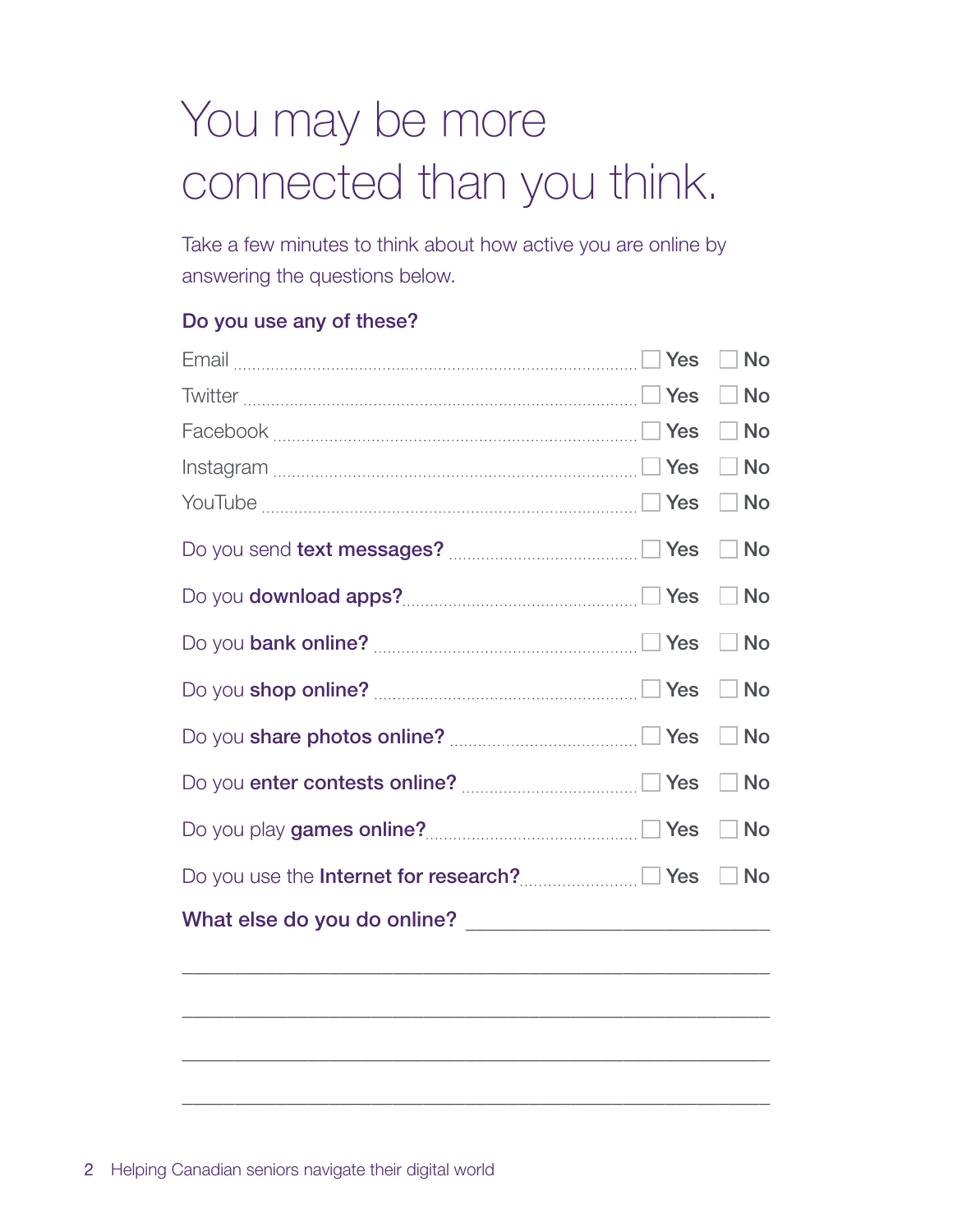Through this exercise, you may have discovered that you are more connected than you initially thought. But even if you only have an email account or do general web surfing, you are still a member of our growing digital society.

This guide offers safety tips to help protect your security and privacy online.

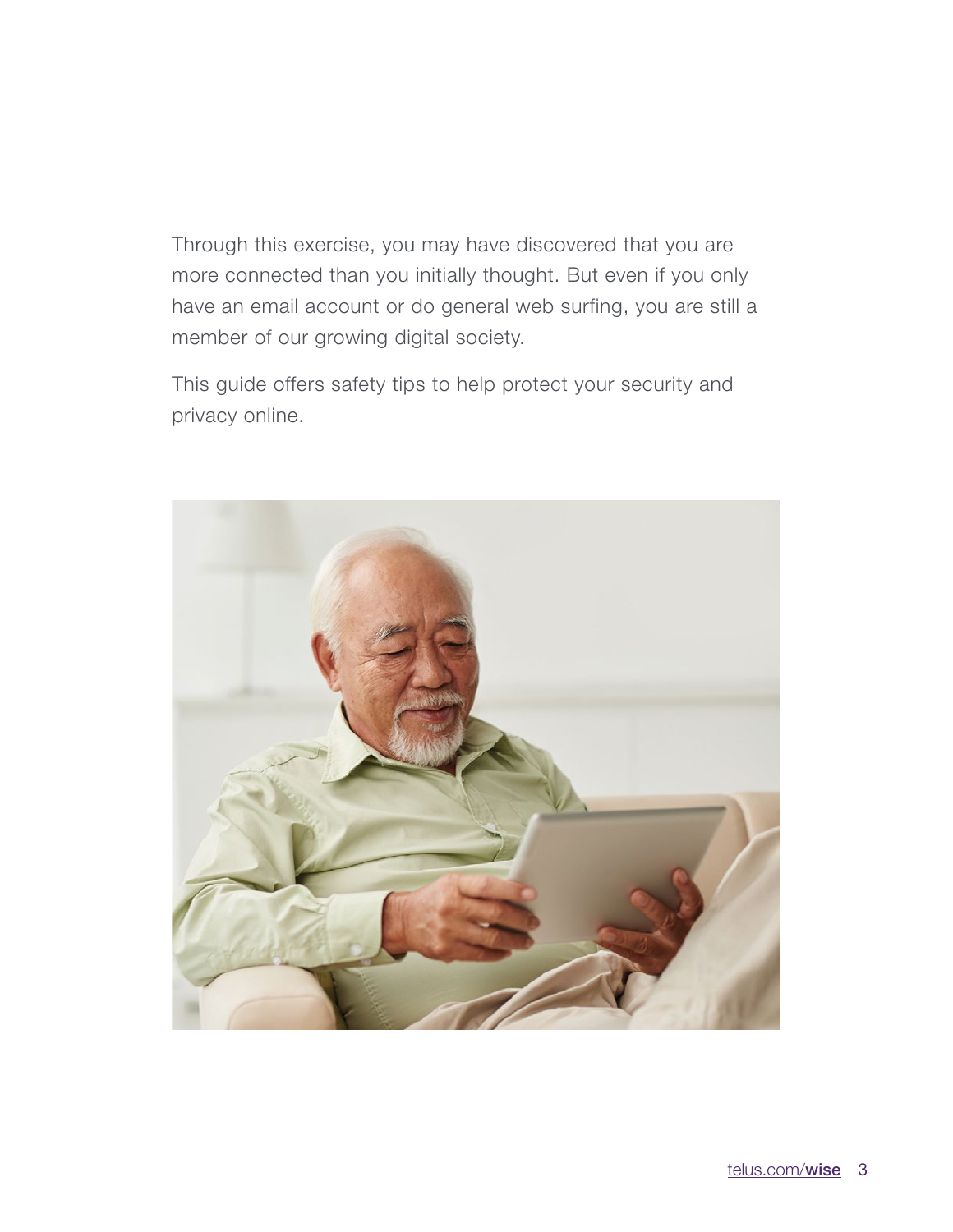# <span id="page-5-0"></span>Notes | Internet safety tips

## 1.Setting strong passwords

A strong password can stop someone from hacking into your email, social networking accounts, etc. Passwords should be least eight characters long and include numbers, letters and symbols.

You can make your password stronger by using a passphrase or the first letters of the phrase, instead of a word. For example: "I can always remember my password 2\*" or more simply ICARMP2\*

Two-factor authentication (2FA): this account security feature requires you to authenticate yourself with something in addition to your username and password, such as a unique code that is sent to your device by text or a biometric verification like a fingerprint. It is recommend you enable 2FA for optimal security for all of your online accounts.

Do not use the same password for your computer, smartphone, email and all of your apps (e.g. online banking, Facebook). This is a jackpot for hackers!

According to SplashData the top 6 worst passwords for 2018 were:

- **1.** 123456 **3.** 123456789 5. 12345
- **2.** password **4.** 12345678 6. 111111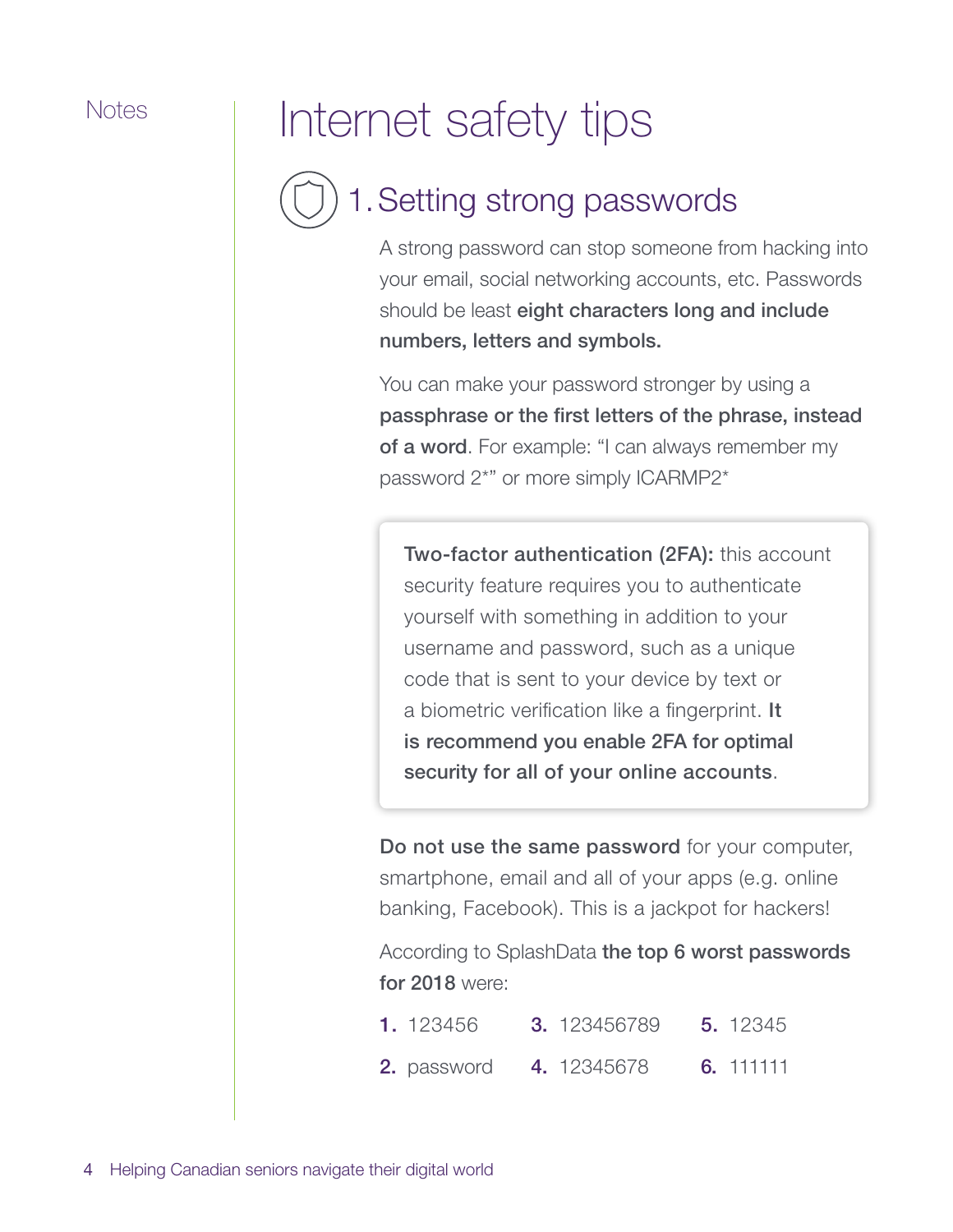## <span id="page-6-0"></span>2.Software upgrades

It is important to accept software upgrades, which include security patches, to protect your smartphone, tablet or computer from viruses. Install these updates as soon as they are available to minimize your risk.

For smartphones, the manufacturers (e.g. Apple and Android) will offer their own programs to update software and all have software managers that tell you if there is a new version of software available for your device or an app on your device. Software upgrades are found in the settings app, e.g. Apple  $(\bigotimes)$  and Android  $(\overline{\textcircled{\scriptsize{c}}})$ .

Similarly, on your computer, all your software updates should come directly from the manufacturer of the software.

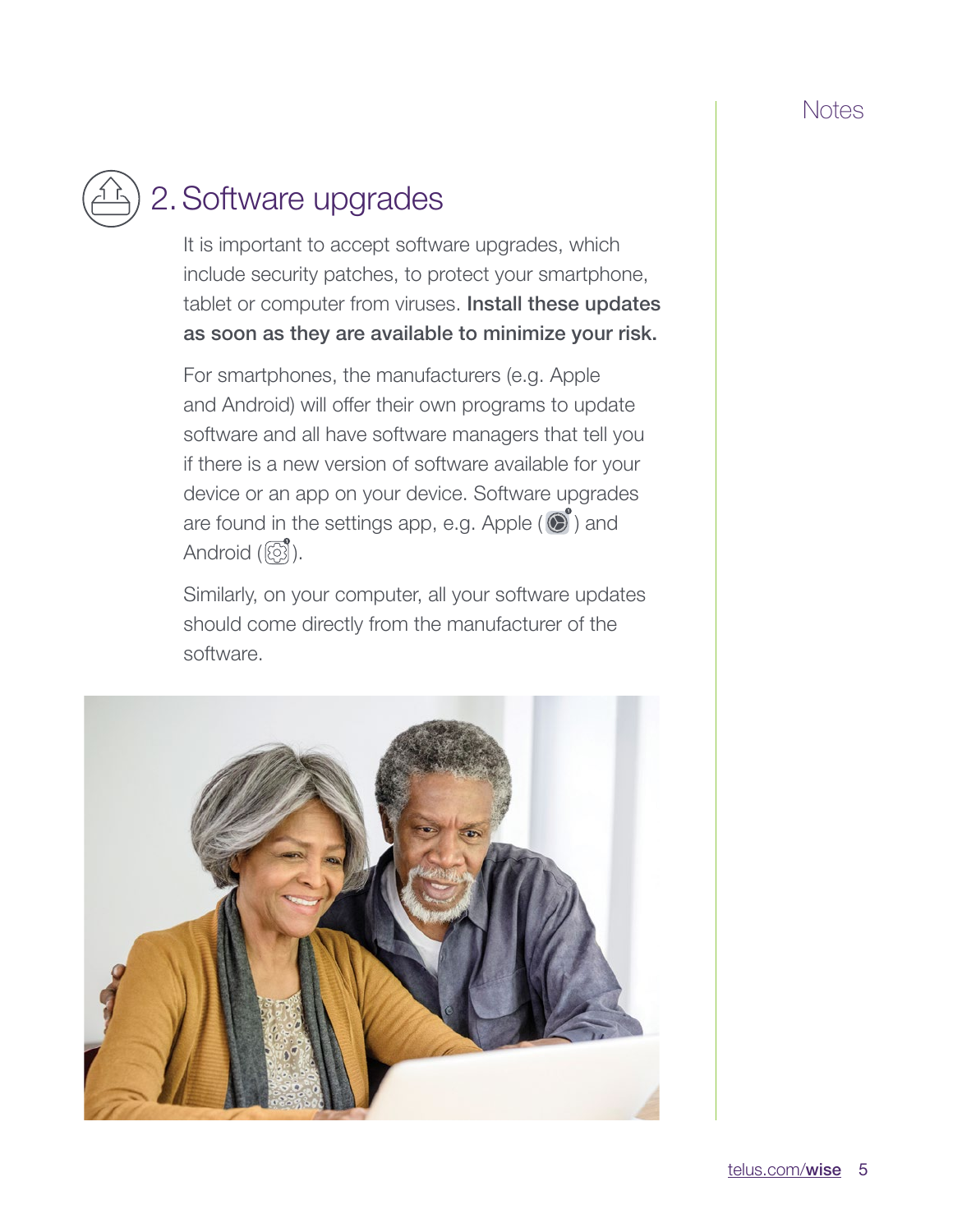### Protecting yourself from illegitimate software update requests.

Fraudulent software updates can cause a lot of damage if you click on them. Always remember to stop, take a close look, and when in doubt — do not download or click.

- Don't respond to software update requests when using public Wi-Fi.
- Only download updates directly from the software manufacturer's website (e.g. Microsoft, Apple).
- Never click on links in emails that tell you to upgrade your software. If you are unsure whether a link is legitimate, hover over it to see the destination address. If the website is not recognizable do not click.

http://this.is/scam/donot/click&1256abc

- Review software update requests carefully, especially if they seem to have appeared out of nowhere or come from an unknown sender. Also look for **poor grammar** and typos.
- Set your computer/smartphone to **automatically** update your operating system and apps when updates become available.

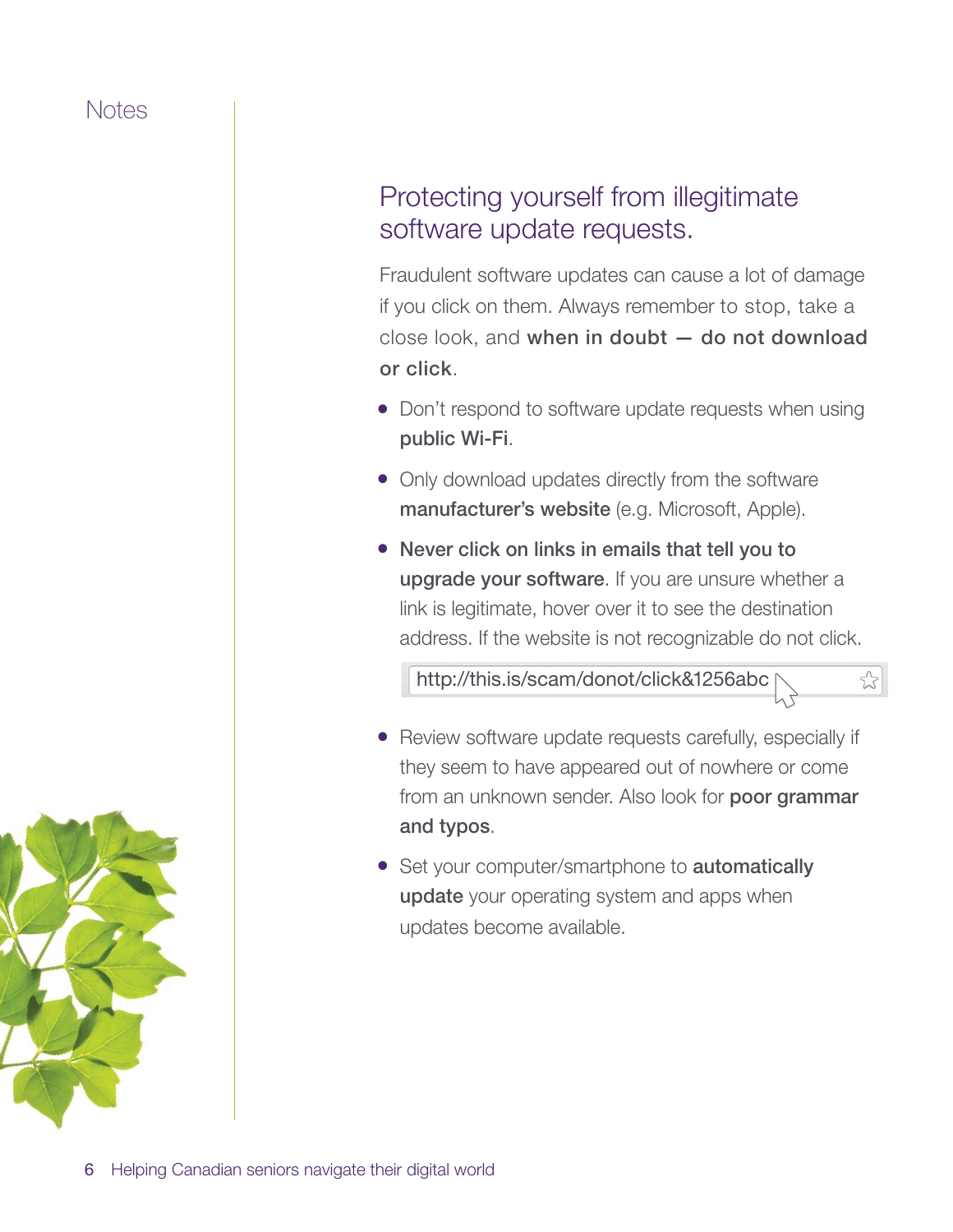## <span id="page-8-0"></span>3.Creating a Google alert

Create a Google Alert at **[google.com/alerts](https://www.google.com/alerts)** for your first and last name so you are notified via email if and when your name appears online. You can refine the search by adding the province or city where you live.

While this isn't a 100% guarantee, it is a good start to tracking your digital footprint and can help provide early warnings about identity theft.

To learn more about Google alerts, visit <https://goo.gl/Kh01N4>

## 4.Keeping your browser in check

The web browser you use (e.g. Internet Explorer, Firefox, Google Chrome, Safari) is your gateway to the Internet and the first point of defence against malicious activity. Always use the latest version of the browser and configure the browser settings with your security and privacy in mind. You can also use your browser in incognito or private mode for additional privacy.

It is also recommended that you clear your browser history and cache at least once a month.

Search [Google.com](http://Google.com) for instructions specific to your browser (e.g. "how to delete browser history in Internet Explorer").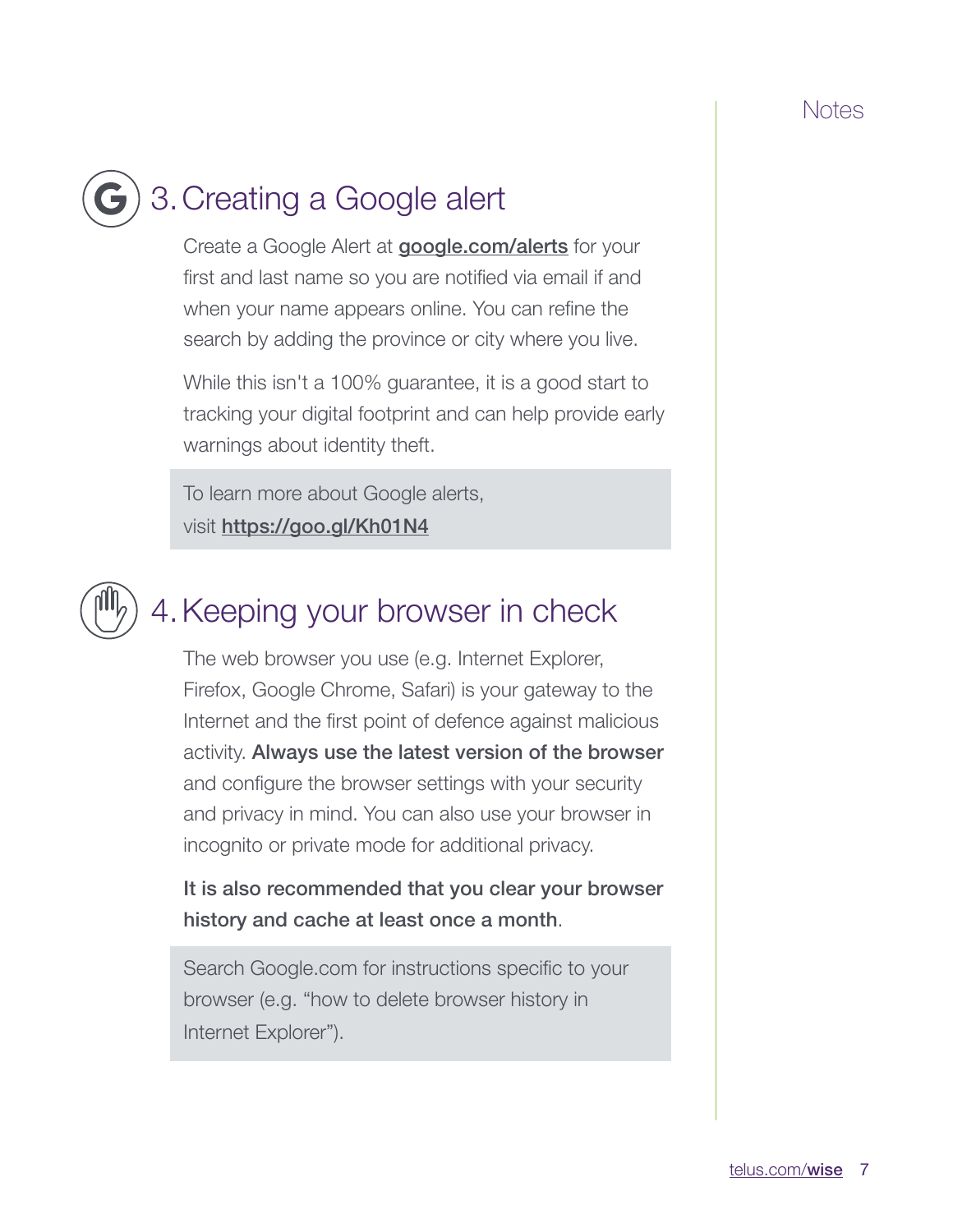## <span id="page-9-0"></span>5.Sharing personal information online

Always limit the amount of personal information you share about yourself online. This will help protect your privacy and reduce your susceptibility to identity theft or fraud.

Think twice before posting the following personal information on a public forum (e.g. social media profile):

- Contact information (e.g. phone number, email address)
- Full name and date of birth
- Home address
- Full names of your children or family members
- Dates and details of trips, vacations and time spent away from home

Think twice about participating in online social media quizzes, too. The information you share about yourself through these quizzes may reveal answers to security questions for your online accounts.

### Before sharing any information online, always ask yourself:

- **1.** How will my information be used?
- 2. Why is this information needed?
- **3.** Who will have access to my information?
- 4. How will my personal information be safeguarded?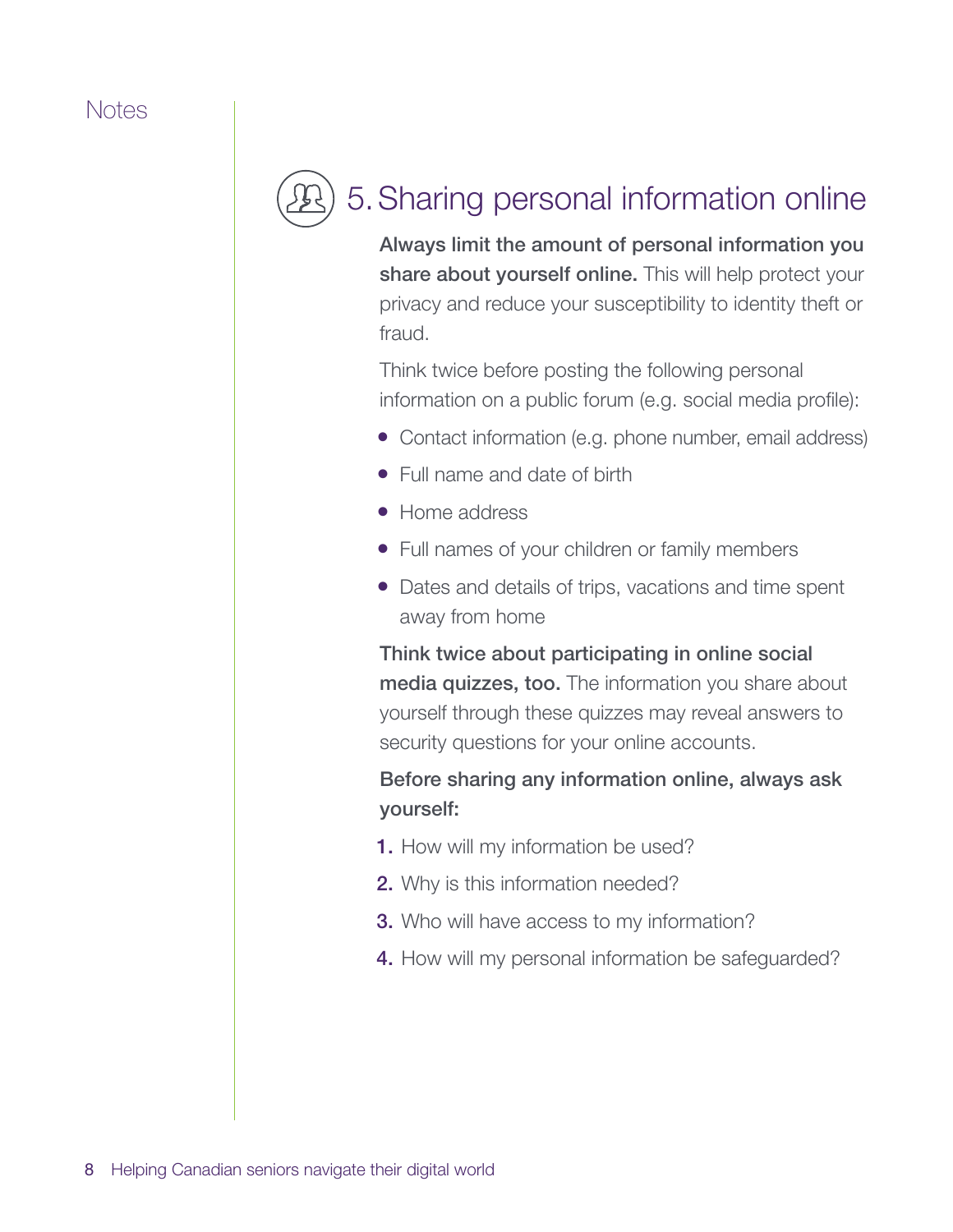## <span id="page-10-0"></span>6.Thinking before you click

- Never click on suspicious links or email attachments even if they look interesting. A lot of scams and malware are spread through links, attachments and rogue apps.
- Do not respond to emails that request personal or financial information, especially those that use pressure tactics or prey on fear.
- Legitimate service providers like TELUS, the Canada Revenue Agency, banks, etc. will not ask you to provide or verify sensitive information through non-secure means such as email.
- Apple, Microsoft and other reputable companies will never call to tell you that there is something wrong with your computer or device. Do not agree to visit a website given to you by a caller to help you fix your computer  $-$  this is a scam!
- If something seems too good to be true, it probably is! If you receive a suspicious email offer, call your service provider or financial institution directly to verify the offer or request for account information. Never dial the number found within the offer email.

**TELUS Wise tip:** create an email account for things like social media, online games, contests, mailing lists, etc., and maintain a separate email account for more professional uses such as online banking, booking travel, communicating with friends and family, etc.

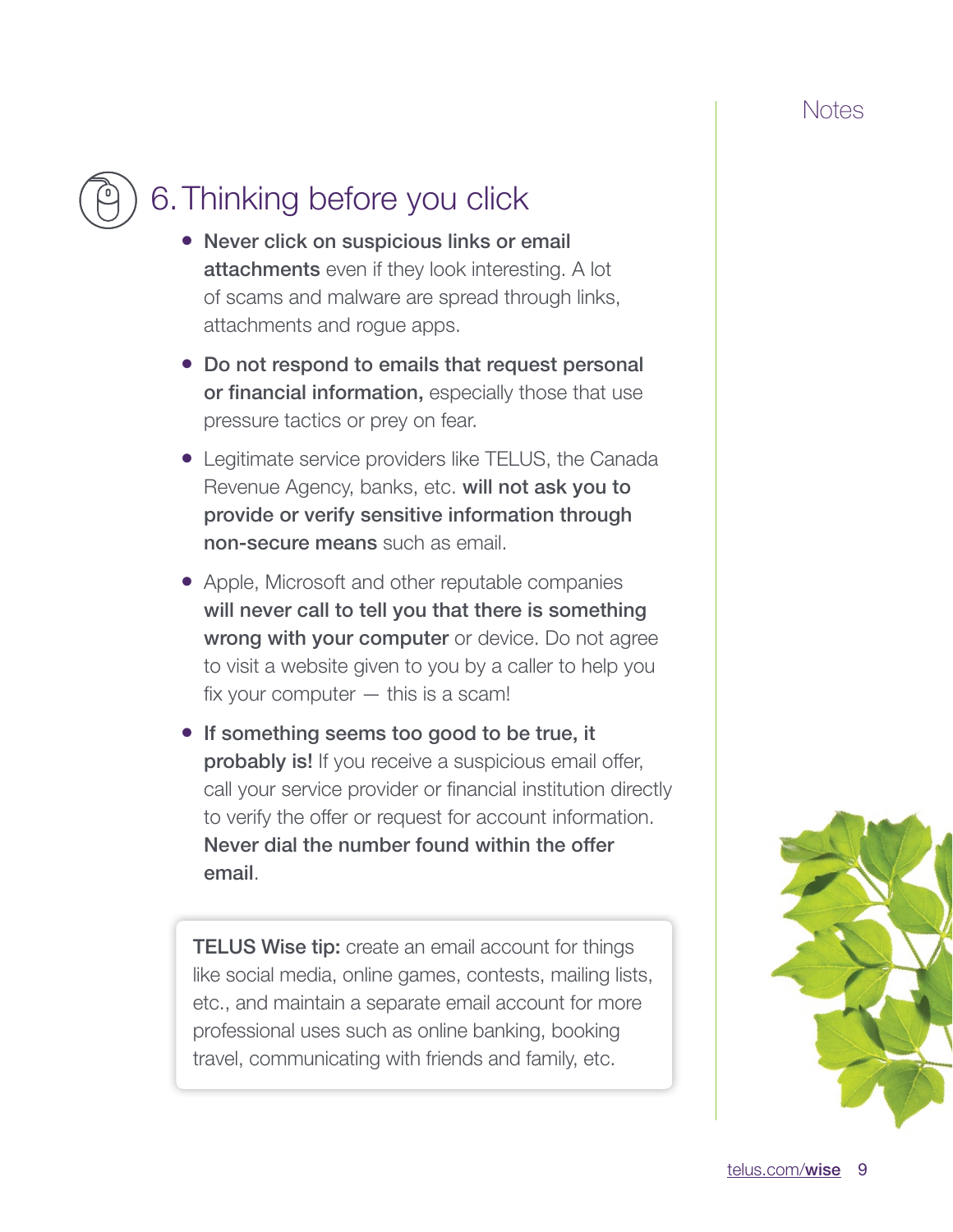<span id="page-11-0"></span>

Use reputable websites for online shopping, and check with friends, family or read online references (not affiliated with the site) to get a feeling for reputability.

Ensure the website where you're shopping uses encryption. Look for the "s" in the **http** at the beginning of the address bar, and the **lock symbol** – this indicates that the website uses encryption to protect your payment information.

By way of example, see the [Amazon.ca](http://Amazon.ca) web address below. It starts with **https://** and also has a lock identified in the web address bar.

| https://www.amazon.ca                      |  |
|--------------------------------------------|--|
| www.amazon.ca                              |  |
| https://www.amazon.ca/191-59038 $\Omega$ v |  |

Always decline the option to save your credit card information for future purchases. While it may provide some convenience for your next purchase, your saved data is at risk if the organization is breached.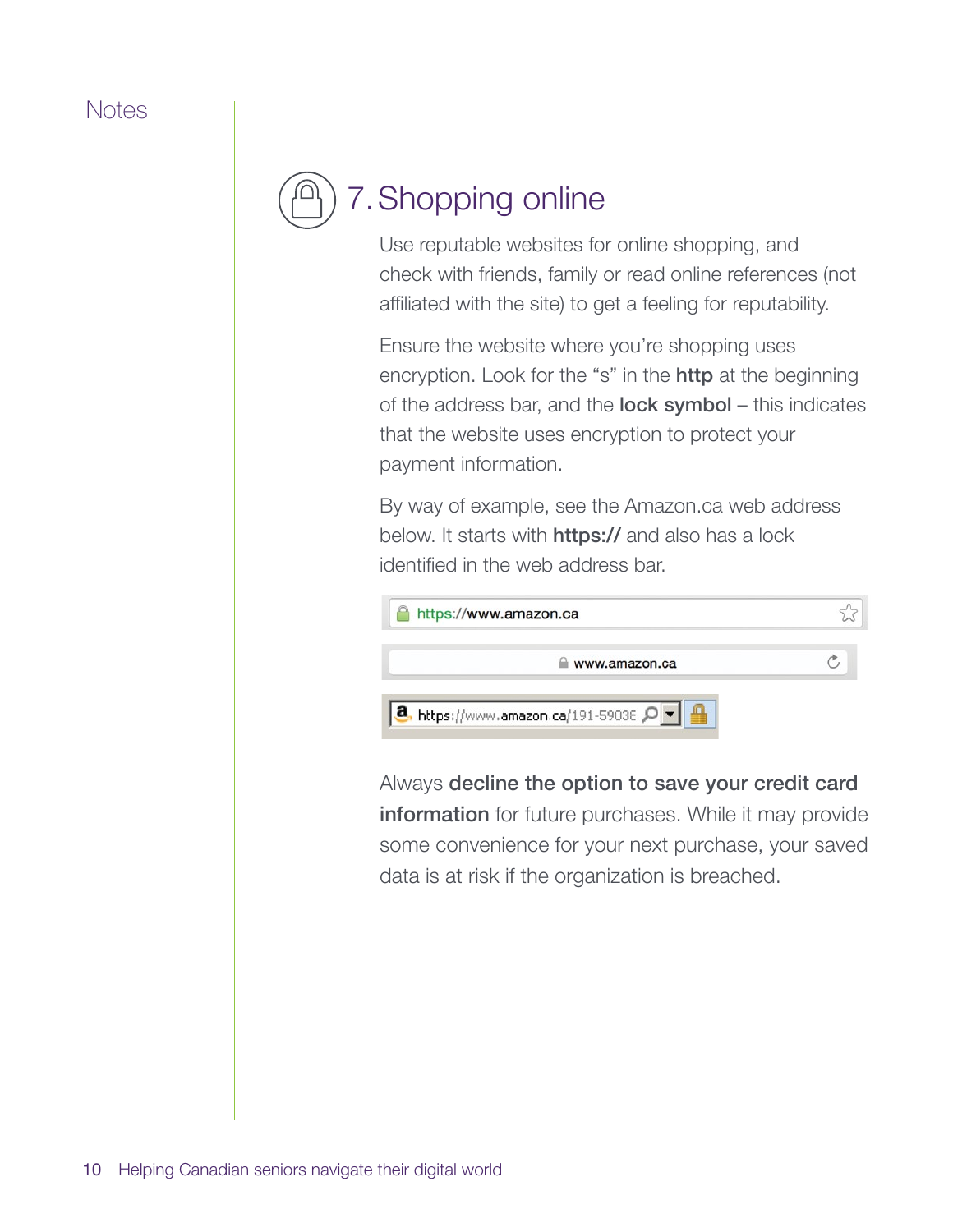## <span id="page-12-0"></span>8.Taking and sharing photos

Many of us love to take pictures and share them online with family and friends, but there are privacy and safety concerns to consider.

If you share pictures online:

- Ask for permission before posting pictures of other people. This extends to grandchildren and children in your life – make sure you have the parents' approval before you post or share a picture online with a child in it.
- Think about your audience. Adjust social media privacy settings to limit your audience to only those who you are comfortable seeing your photos. Alternatively, use a reputable cloud storage service to store your pictures, and set up folders to share with specific people directly.

**TELUS Wise tip:** be selective about which apps you grant access to your camera roll. Always read the terms and conditions to understand how your photos will be used.

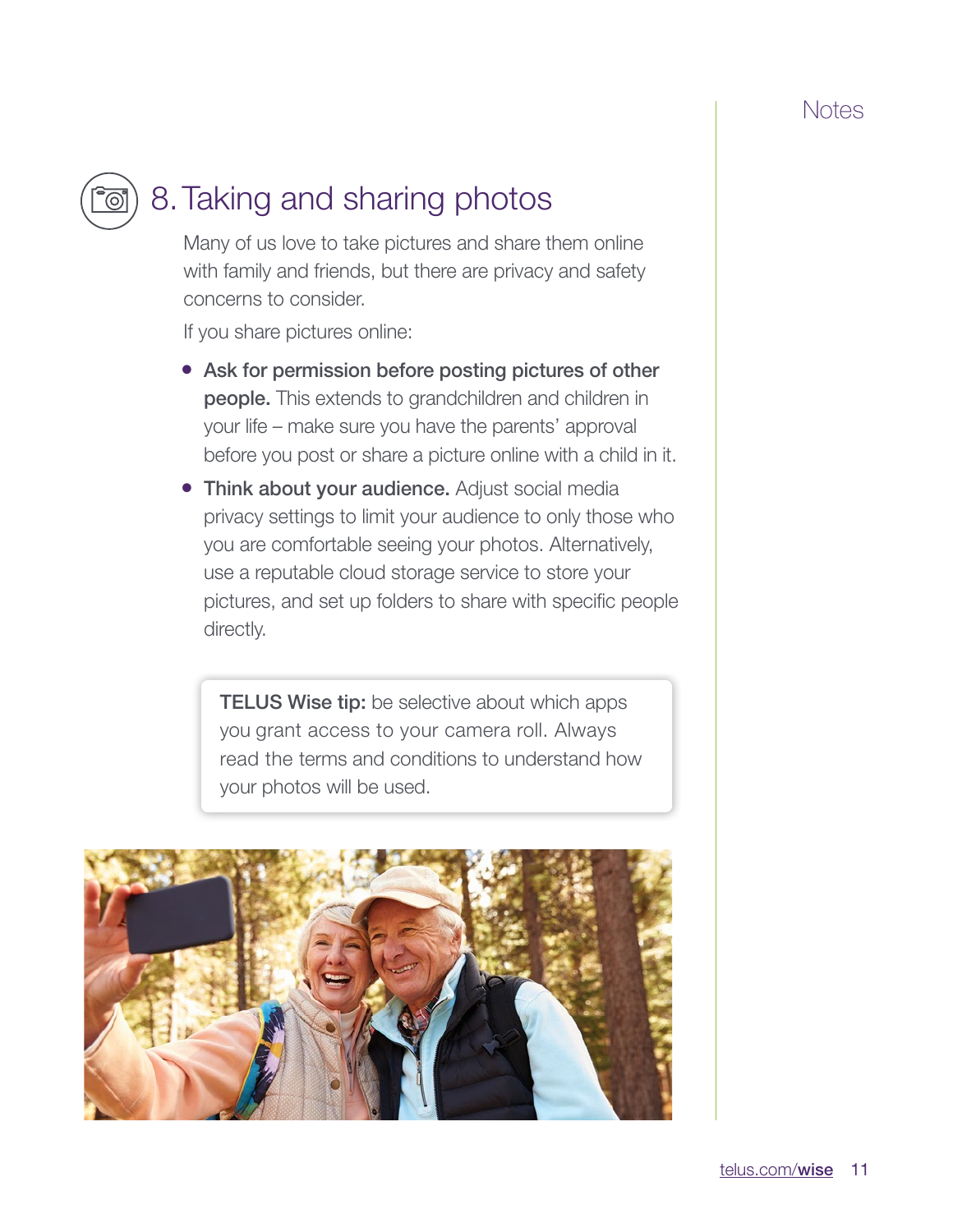# <span id="page-13-0"></span>Notes | Smartphone safety tips

## 1.Turning off geo-tagging

While most social media sites strip photos of geo-tagging or location data, keep in mind that location details are still attached to images that are shared via email or text message.

You can turn off geo-tagging on your device if you do not want your location information to be captured with your images. Search [Google.com](http://Google.com) to for instructions specific to your device (e.g. "how to turn off geo-tagging on an iPhone").

## 2.Setting up remote locate/lock/ wipe services

Use these built-in services to lock your smartphone, track its whereabouts, or remotely erase the information on your device if it is lost or stolen. These services also allow you to remotely post a message on the smartphone's screen advising how you can be contacted if your phone is found, or make your device play a sound if you have simply misplaced it nearby.

On Apple devices, the service is called Find My **iPhone**, whereas on most Androids it's called Find My **Device.** You can set up these services in your device Settings.

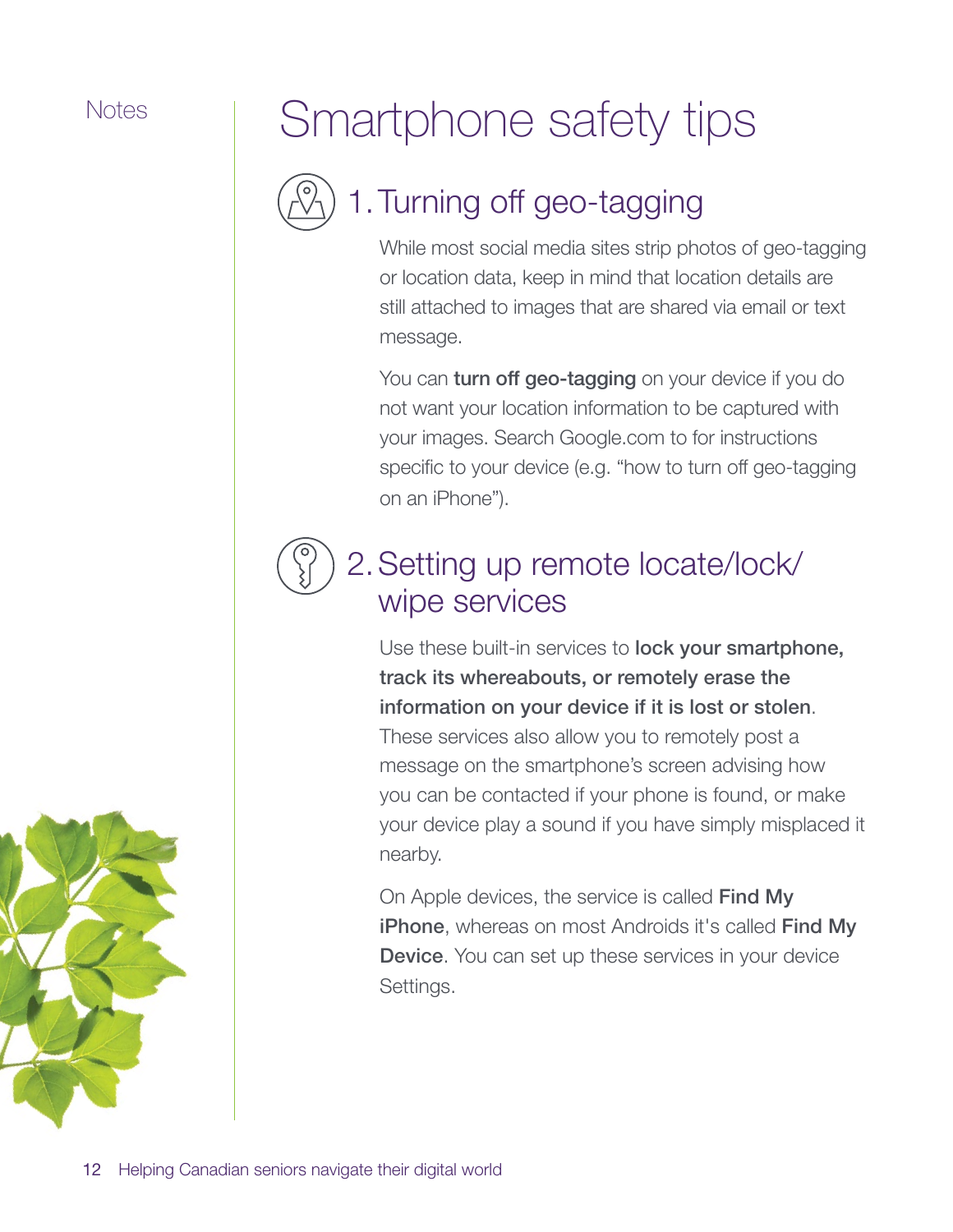<span id="page-14-0"></span>

## 3.Being careful when using free public Wi-Fi

Hackers can access other users' personal information over public Wi-Fi (e.g. at a coffee shop). There are some steps you can take to minimize the risk:

- Always confirm the Wi-Fi network before connecting to it  $-$  do not rely only on the name of the network. If there are multiple Wi-Fi networks listed for the same venue, ask a staff member which one to use. Similarly, be sure to read the venue's Terms of Service so you know what you're agreeing to before connecting.
- Only use public Wi-Fi to **browse websites that do** not require login credentials (e.g. general web sites for browsing). If you need to access sensitive data or enter login credentials when using public Wi-Fi only go to websites that start with https (see page 10 for more info on secure websites).
- Never install or update software while using public Wi-Fi as it could introduce malware into your computer. For example, a common attack is to inform the user that their browser is using outdated software and then redirect the user to a fake website that will install a virus.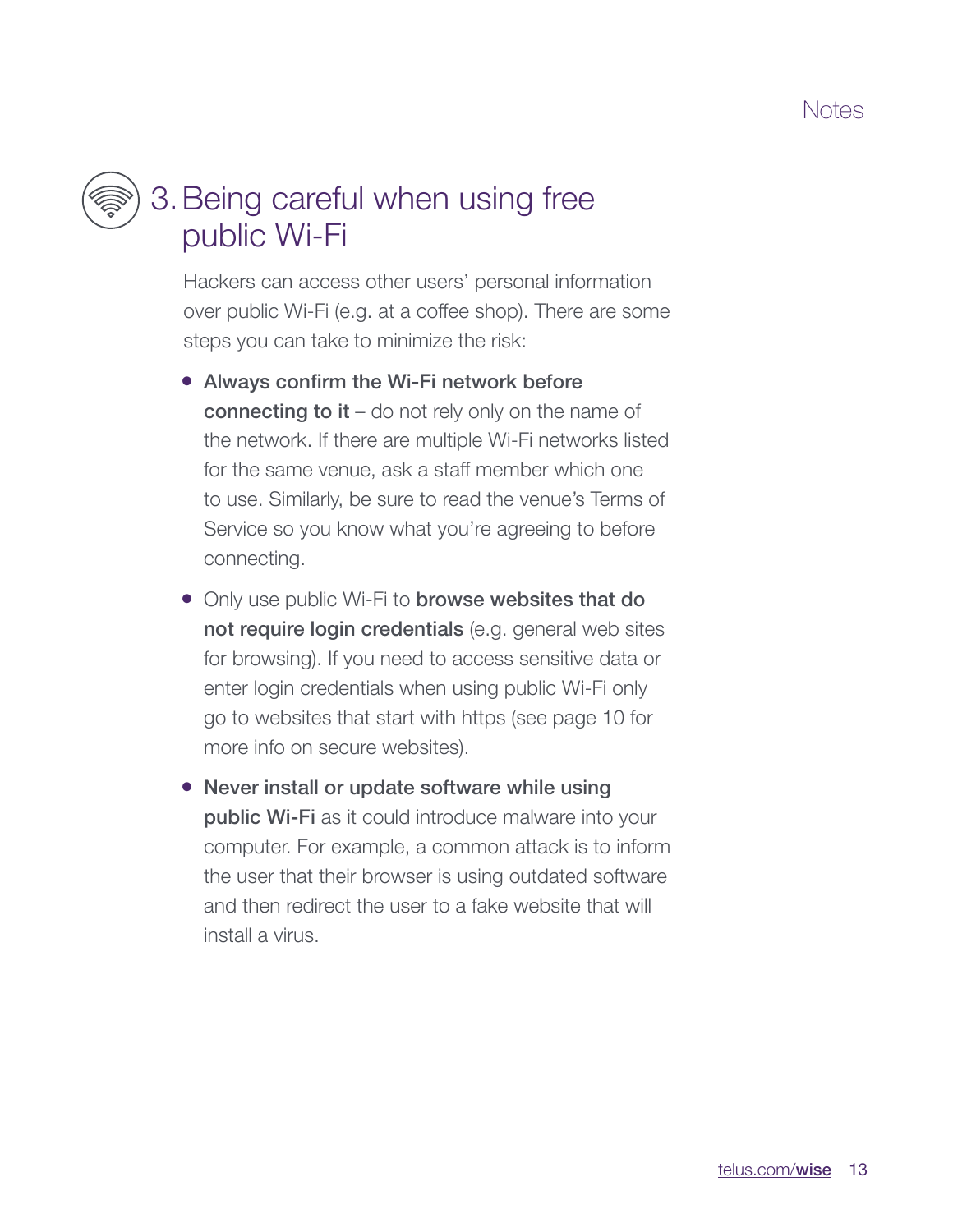## <span id="page-15-0"></span>4.Wiping your phone before recycling it or giving it away

Technology is advancing at an amazing pace and many people frequently upgrade their smartphones.

Have you ever thought about what happens to your old device when you dispose of it? More importantly, what happens to all of the private information that's stored within it such as contact information, passwords, photos, and more?

Before you dispose of any mobile device, ensure that you wipe all information.

For help with disposing of your mobile device safely, visit a TELUS Learning Centre. Find one near you at [telus.com/learningcentre](http://telus.com/learningcentre).



## 5.GPS

Manage location settings on your apps by understanding which apps need to know your location. Ask yourself, does Facebook or Twitter need to know my location in order to work properly?

Turn off GPS (or location settings) and Bluetooth features when you are not using them. This will help protect your privacy and save battery power!

You will find GPS/location and Bluetooth in the Settings section on your smartphone.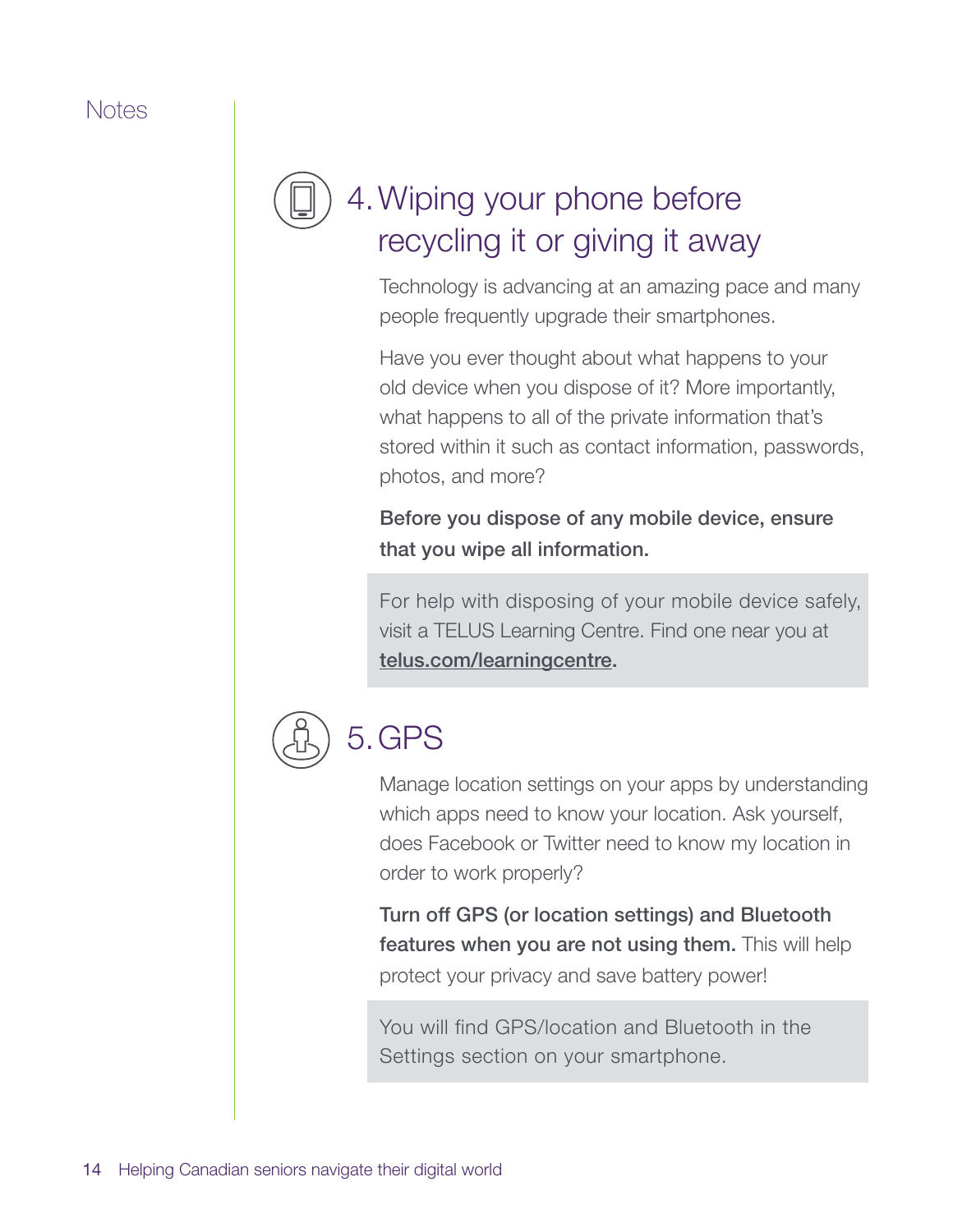# <span id="page-16-0"></span>Social media safety tips Social media safety tips

## 1.Keeping an eye on your privacy and permission settings

Always read the privacy and permission settings when signing up for a new social media account or downloading a new app - don't accept the terms blindly.

- Permission settings control what personal information can and cannot be accessed and shared about you by a social networking site or mobile app. (e.g. your contact lists, photos, location, etc.)
- Privacy settings control who can and cannot see your profile and posts online (e.g. is your profile visible to only your friends list, or also visible to the general public).

## 2.Thinking twice before connecting

It's a good rule of thumb to only connect and share with people online that you know in real life. By "friending" people online who are strangers, you open yourself up to privacy and security risks, scams and more. Also, be careful what you post online. For example, posting a picture of yourself while on vacation may inform others that your house is empty.

Did you know? Facebook estimates that 1% of their 2.38 billion monthly active users are fake accounts, potentially created by spammers.

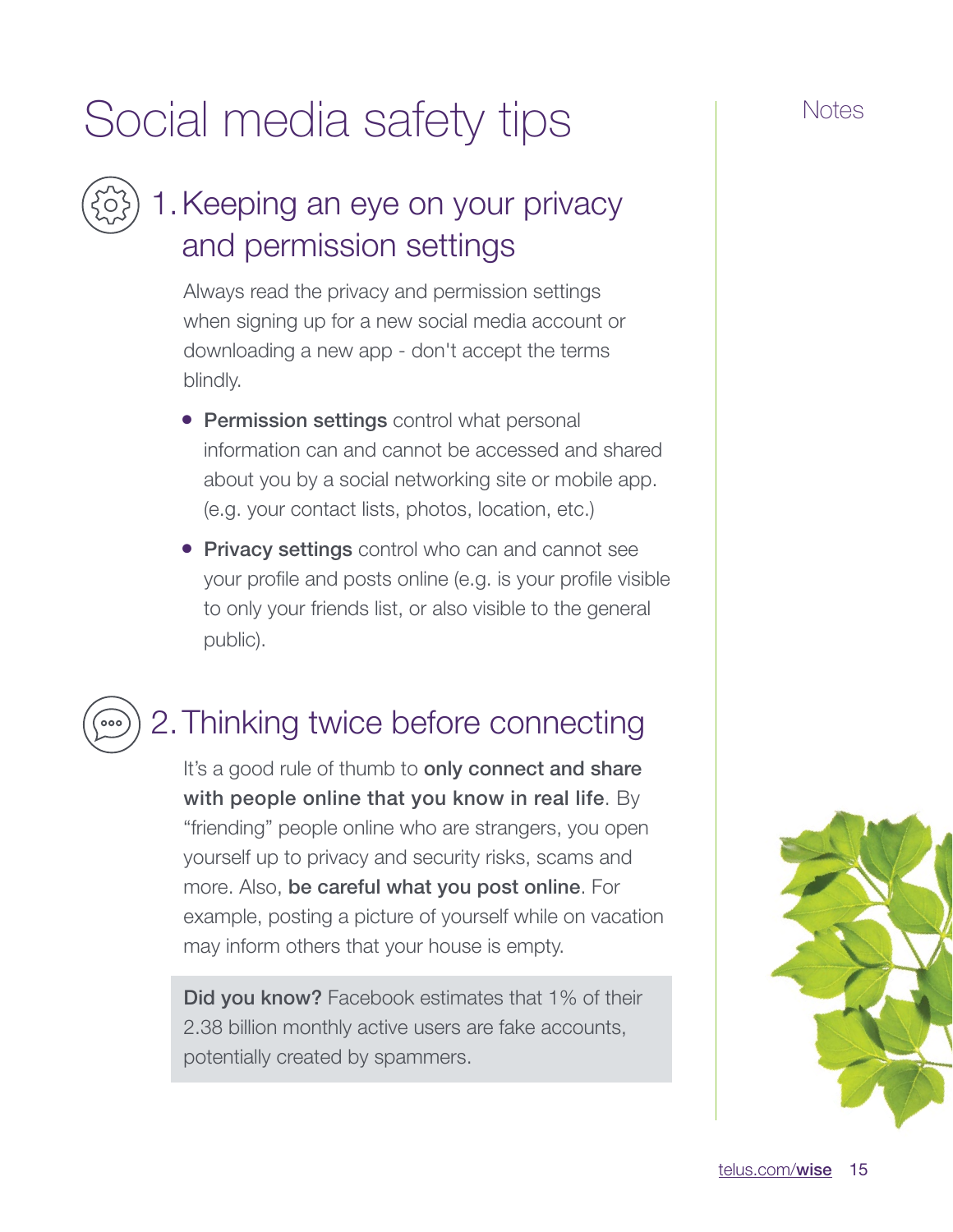<span id="page-17-0"></span>

## 3.Choosing apps carefully

Only purchase and download apps directly from your smartphone's app store. Before downloading an app, read reviews and do a search to make sure it's legitimate.

## 4.Logging off

Don't leave social media accounts logged in if you are not using them. If you do not log off, you can become vulnerable to security and privacy risks.

Also, you should always **unsubscribe from and** deactivate accounts and apps that you are no longer using. Dormant accounts can be hacked and this can compromise your identity.

Think about this – a dormant Facebook account of a Calgary teen was once hacked and used to lure teens over the Internet.



## 5.Keeping your digital household clean

Set time in your calendar every three to six months to check your privacy and permission settings, change passwords, review and verify your friends lists, and deactivate accounts you no longer use.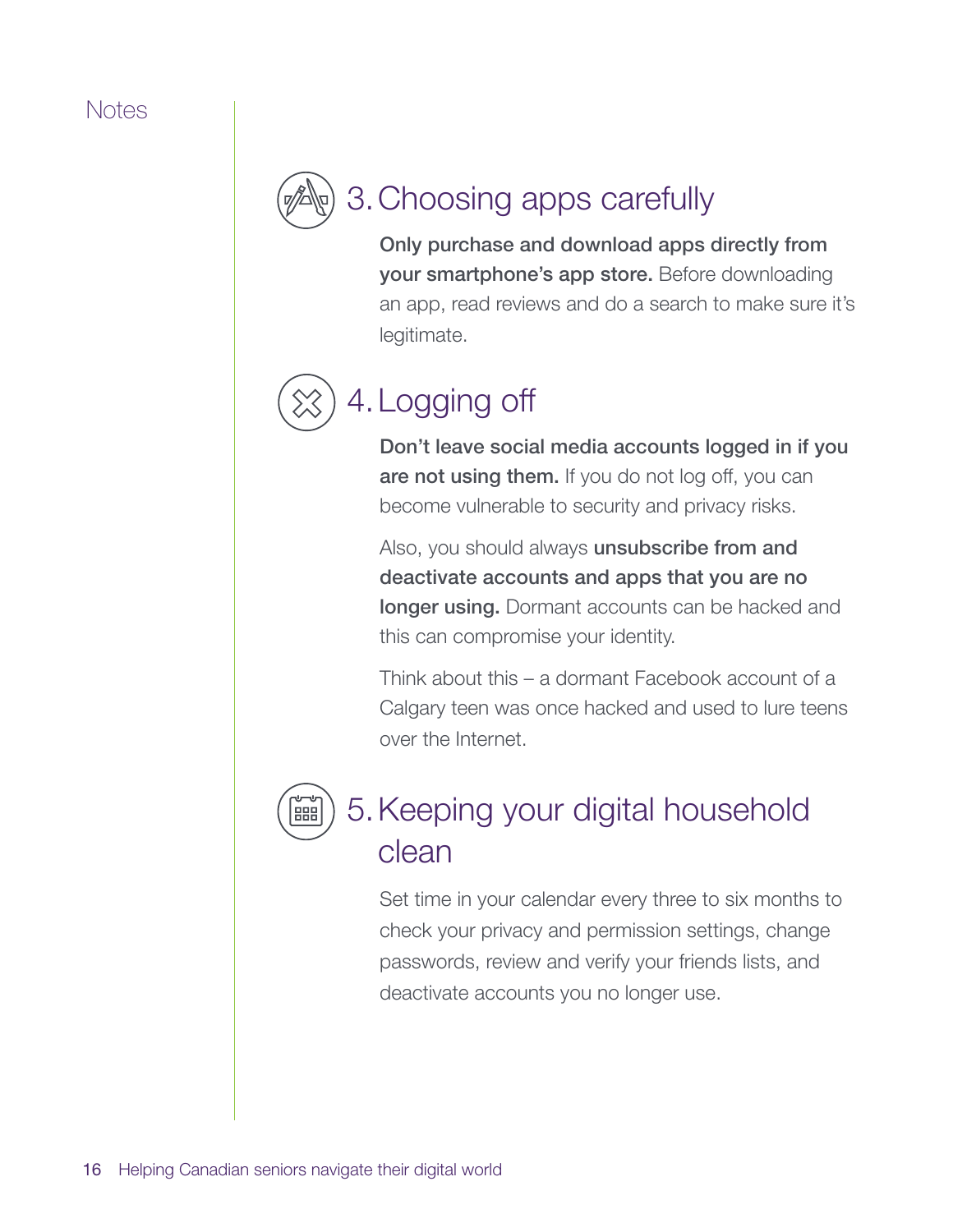# <span id="page-18-0"></span>Protecting yourself from The Notes identity theft

In our digital world, we are at an increased risk of having our personal information stolen and used for criminal purposes, like identity theft and fraud, and should take precautions to protect ourselves.

- Identity theft refers to acquiring and collecting someone else's personal information for criminal purposes.
- Identity fraud is the actual deceptive use of someone's identity.

### What is the potential impact on victims of identity theft and identity fraud?

- Damage to credit score
- Refusal of credit (mortgages, loans)
- Assumed identity (criminal records)

### What information do cyber criminals look for?

- Full name
- Date of birth
- Social insurance number
- Full home address
- Mother's maiden name
- Usernames and passwords
- Driver's license number
- Bank account numbers
- Personal identification numbers (PIN)
- Credit card information
- Signature
- Passport number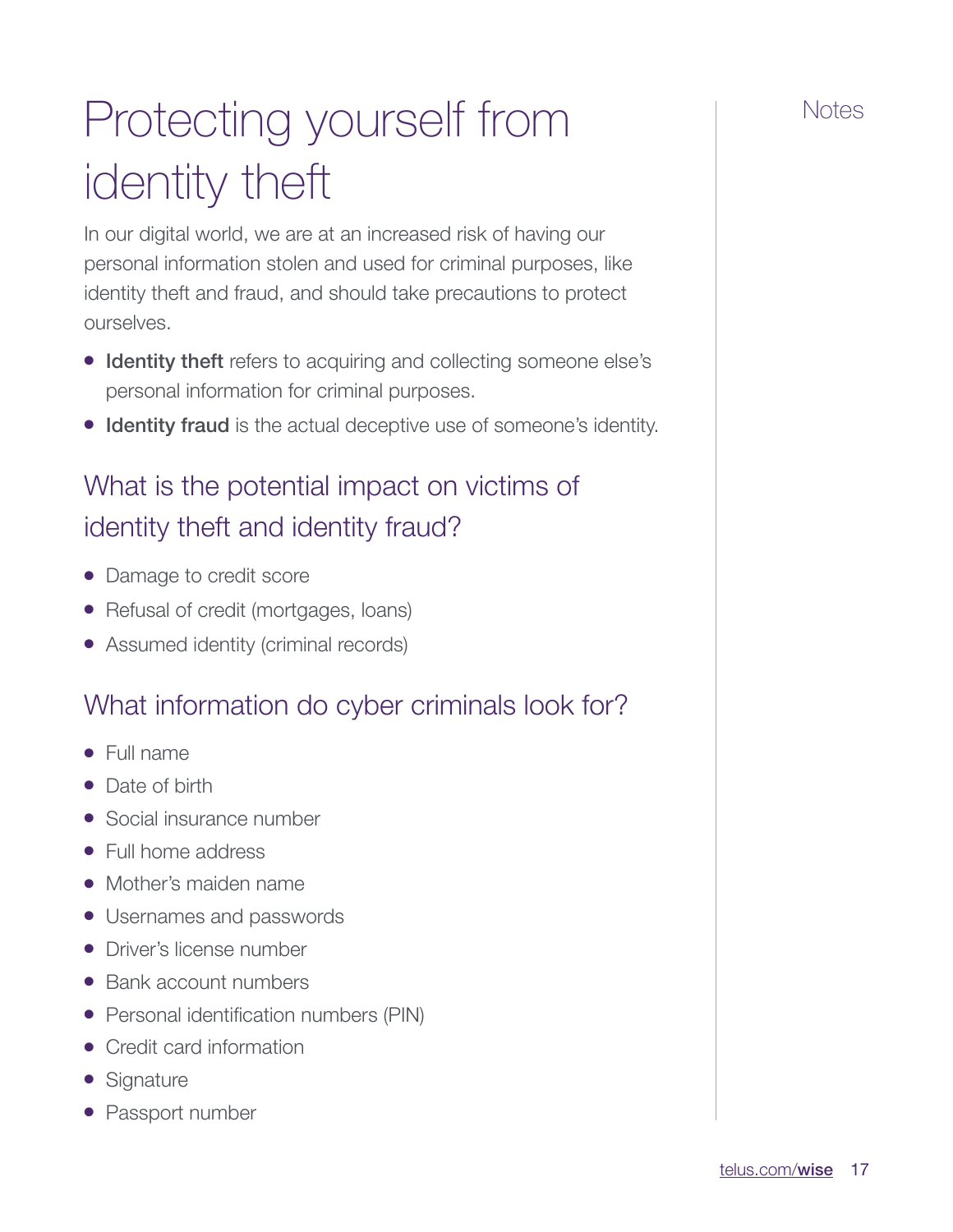## <span id="page-19-0"></span>1.Common identity theft scams

- Phishing emails/text messages: an attempt to access private information by sending illegitimate emails/messages that appear to be from reputable organizations. The intent is to trick recipients into clicking on links or replying to the email and providing personal information.
- Pharming: the act of redirecting someone from a legitimate website to a fraudulent site where your information is not secure and at risk of being used for illicit purposes.
- **Formjacking** is a term used to describe a scam where the information you submit in an online form (credit card and other personal information) is intercepted between your device and the website you are using.

Email scams are becoming increasingly common and more sophisticated. Watch this TELUS Wise video on how to spot common email scams. <https://bit.ly/2yS9MMu>

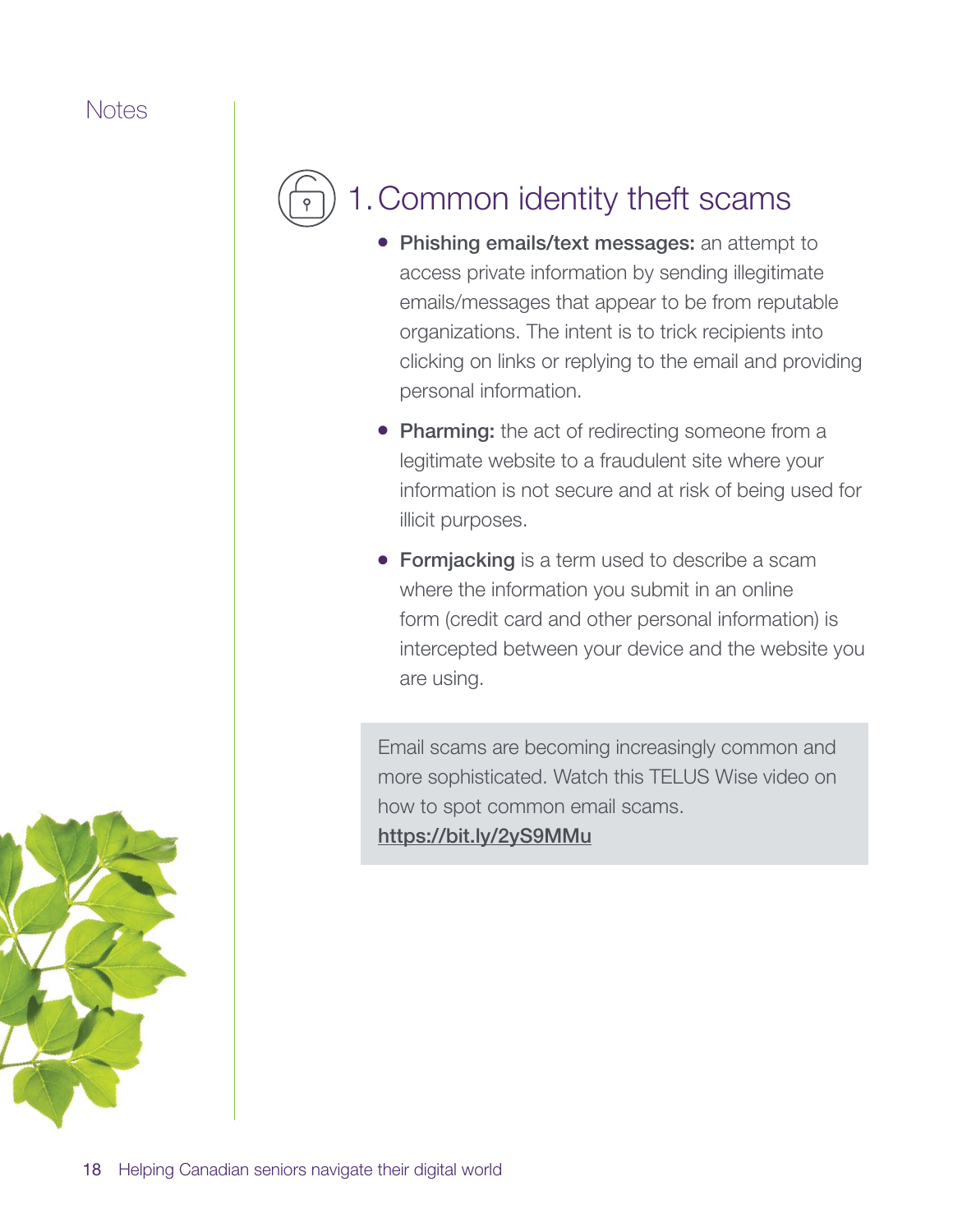## <span id="page-20-0"></span>2.Signs of identity theft

Many victims of identity theft don't realize they have had their identity stolen, and may only find out when they're denied credit despite having a good credit history.

#### Below are signs to watch for:

- Unfamiliar charges and transactions on your bank and credit card statements.
- Notifications from your financial institution about changes to your account.
- You stop receiving mail and statements that you usually get or you start receiving new statements for accounts you don't have.
- Calls from creditors about accounts and loans you don't have.
- Mysterious activities on your credit report, such as credit inquiries or requests for new accounts.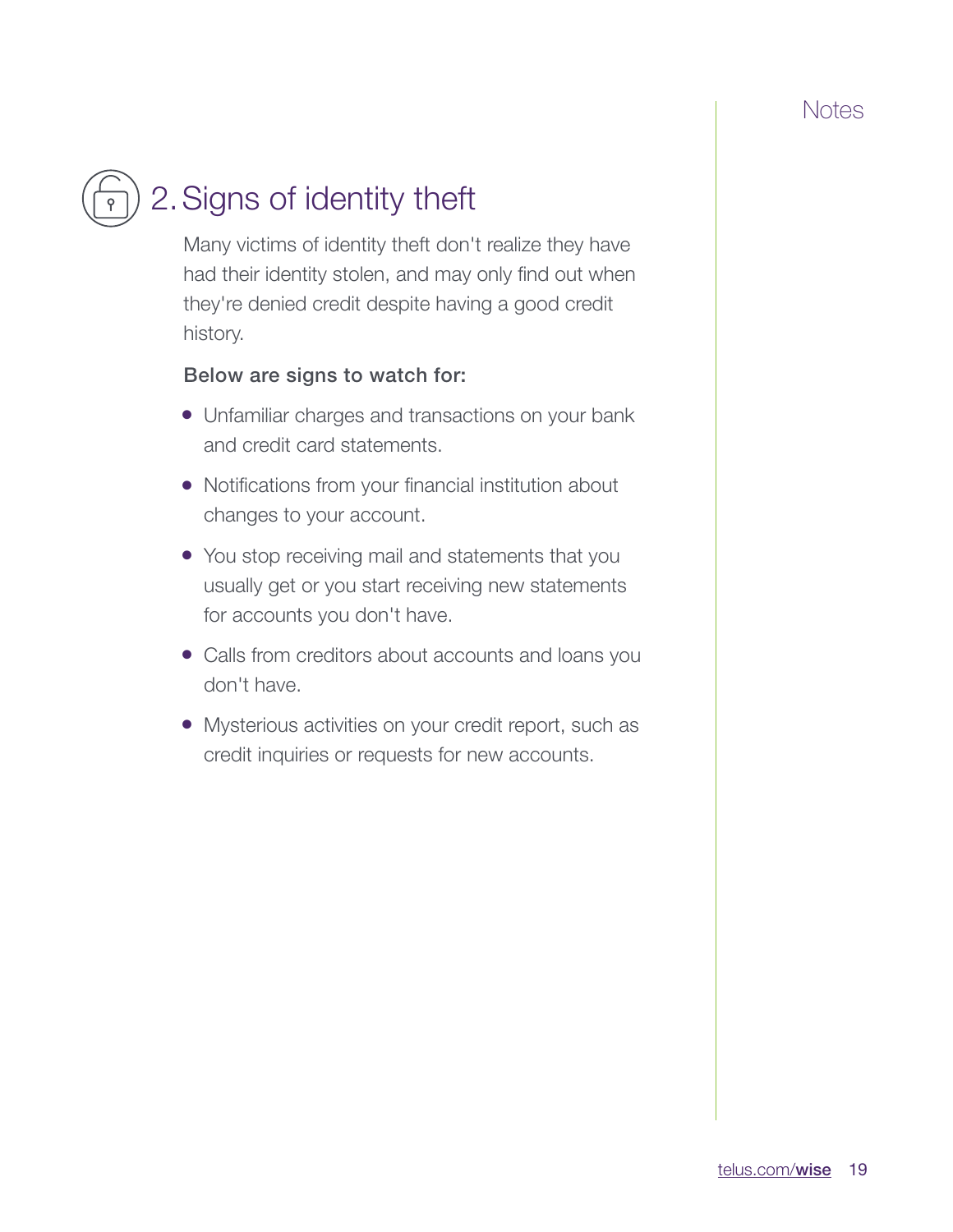## <span id="page-21-0"></span>3.Limit your risk for identity theft with these tips.

- Use strong passwords and two-factor **authentication**. Don't share passwords, change them often, and don't use the same password for all your accounts.
- Set up a separate email address for financial matters.
- Wipe your device before selling or recycling it.
- Scrutinize unsolicited emails that ask you to provide or validate personal information. Be wary of emails (and calls) that suggest you've won a prize or request financial help.
- Limit the personal and private information you share online.
- Always check to ensure you're on a secure website before providing banking or payment information.
- Limit your online activities to **browsing when using a** public Wi-Fi connection.
- Set up a **Google Alert** for your name.

Additional steps to protect your identity offline include:

- Emptying your mailbox regularly.
- Protecting your banking PIN, ensuring nobody is watching you enter it at an ATM or while shopping.
- Shredding any documents which contain personal information when you no longer need them.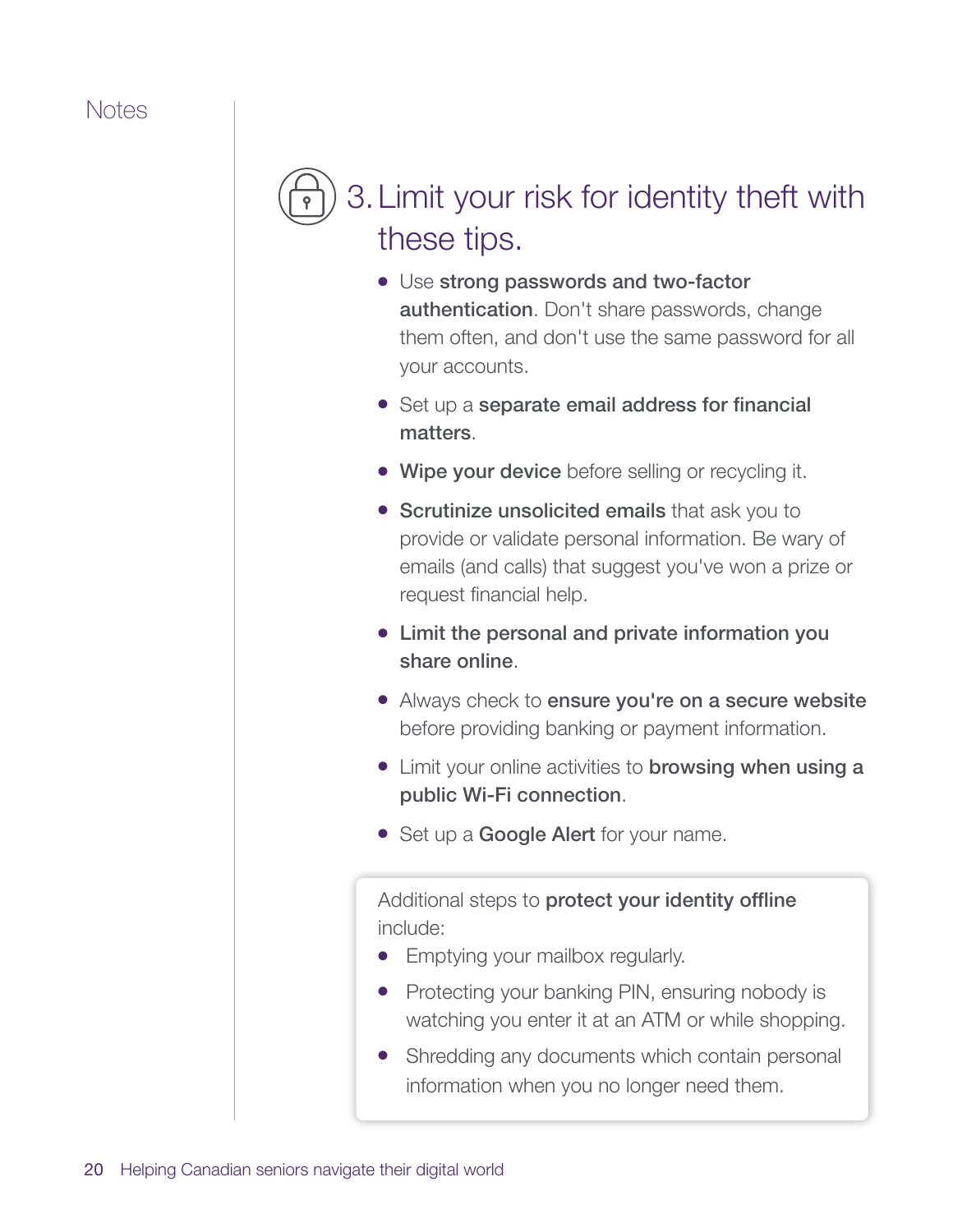<span id="page-22-0"></span>

## 4.What to do if you are a victim of identity theft or fraud

- Step 1: Contact your local police force and file a report.
- **Step 2:** Contact your bank/financial institution and credit card company to make a report.
- **Step 3:** Contact the two national credit bureaus to request a copy of your credit reports and place a fraud warning on your file:
	- Equifax Canada Toll free:1-800-465-7166
	- TransUnion Canada Toll free: 1-877-525-3823
- **Step 4:** Report the theft or fraud to your local police and notify the Canadian Anti-Fraud Centre at 1-888-495-8501

#### [antifraudcentre-centreantifraude.ca](http://www.antifraudcentre-centreantifraude.ca/)

Additional information can be found on the RCMP's website ([http://www.rcmp-grc.gc.ca/scams-fraudes/](http://www.rcmp-grc.gc.ca/scams-fraudes/victims-guide-victimes-eng.htm) [victims-guide-victimes-eng.htm](http://www.rcmp-grc.gc.ca/scams-fraudes/victims-guide-victimes-eng.htm))

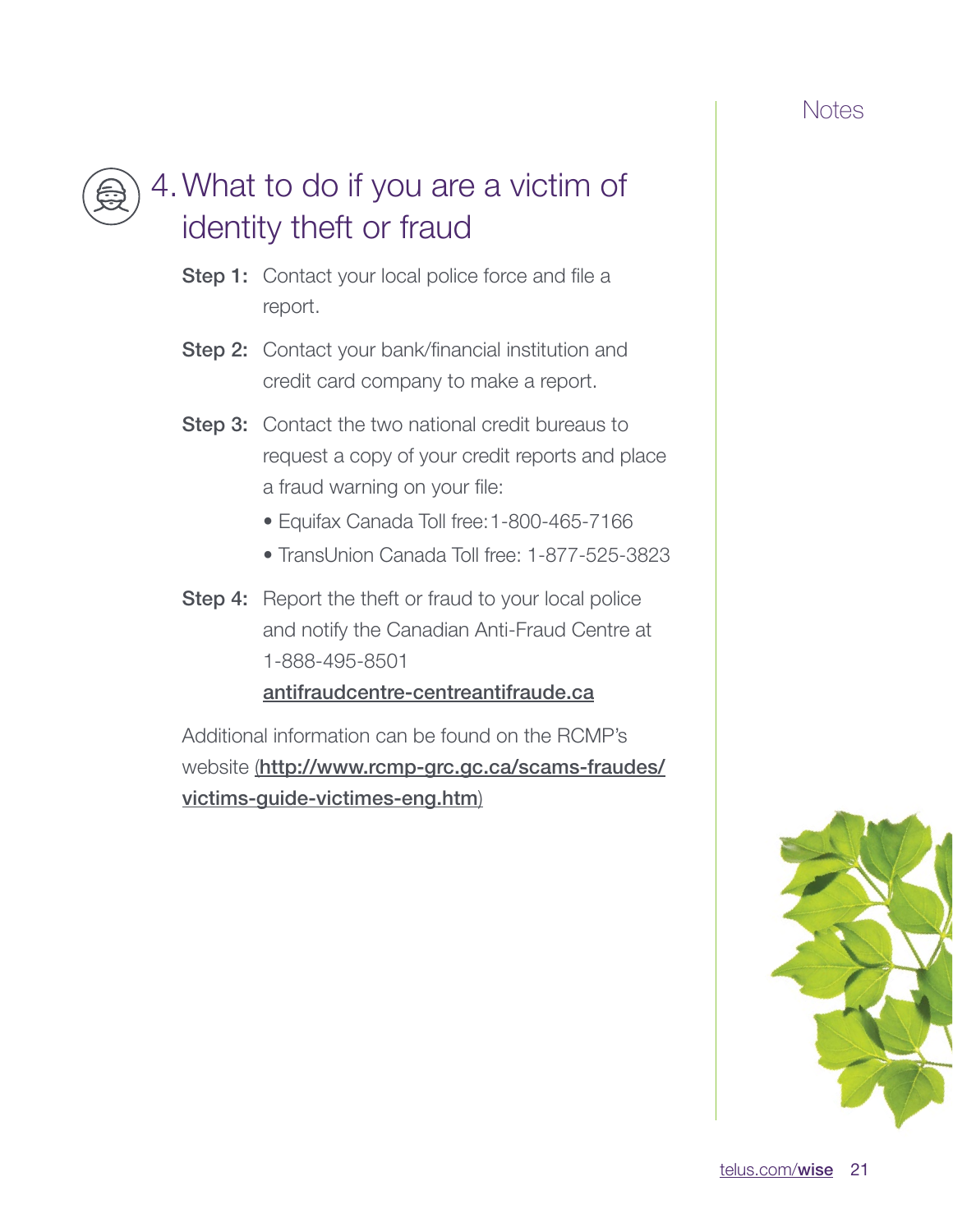## <span id="page-23-0"></span>Notes | Online dating

Canadian seniors are increasingly looking for companionship or even a new life partner through online dating websites and apps. While this may not be the case for all single seniors, those who are looking for love online should be aware of common romance scams, and be extra vigilant in protecting their privacy and security.



## 1.Create a separate email account

Similar to the tip shared previously about creating a different email account for social media, games, etc., it is recommended you use this email account when signing up for a dating website.



## 2.Choose an appropriate website

A lot of the traditional dating websites like **[eHarmony](https://www.eharmony.ca/senior-dating/http:/eHarmony/)**, are now catering to the over 55 demographic. There are also specific dating websites designed for seniors, such as [Senior Friend Finder](http://seniorfriendfinder.com/), [Senior Match](http://www.seniormatch.ca/) and [Senior](https://www.seniorpeoplemeet.com/v3/interstitial/sitemoved?returnUrl=%2f)  [People Meet](https://www.seniorpeoplemeet.com/v3/interstitial/sitemoved?returnUrl=%2f).



## 3.Research the websites' terms and conditions

Read the fine print before signing up. If you have a free trial, put a reminder in your calendar when the trial expires so you can decide if you wish to continue your subscription. Sometimes free trials auto-renew and you may incur unexpected expenses.



### 4.Create an engaging profile

Honesty is the best policy. Make sure your profile is up to date and accurate; however, be careful not to include too much personal information, like your exact date of birth.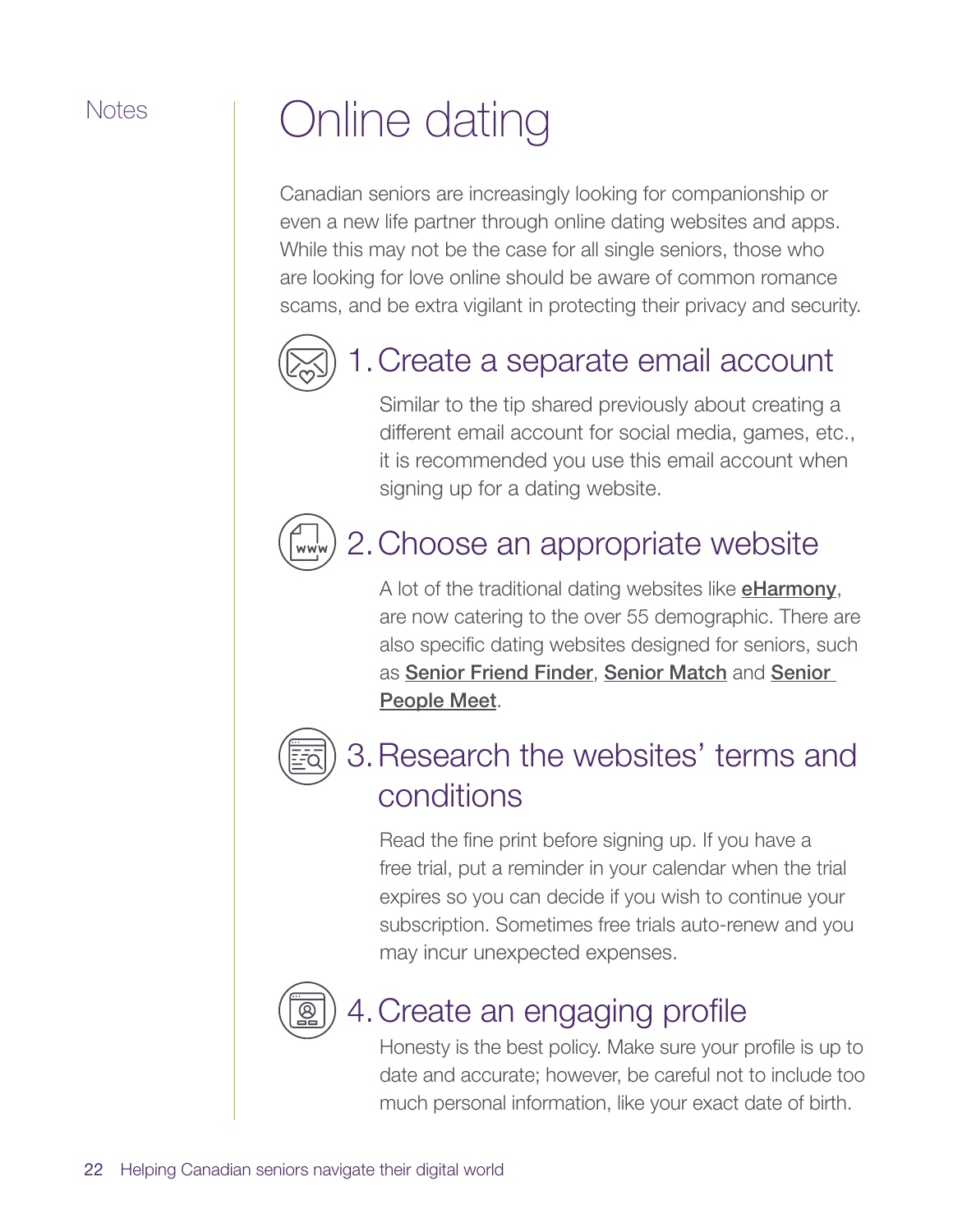## <span id="page-24-0"></span>5.Be cautious if you plan to meet

If you meet someone online and decide to meet in person, always arrange to meet in a public area. Remember, you haven't really met them yet and can't be 100% sure who they really are, so you need to be mindful of risks. Always listen to your gut.

## 6.Look out for romance scams

#### Below are some tell-tale signs that you're being romanced by a scammer:

- they claim they live near you, but are currently overseas
- they cancel plans to video chat or meet in person
- they profess their love early on before they've met you face-to-face
- they ask for you to send money to help them with an emergency situation or to cover their travel expenses to come and see you

Never send money, under any circumstances, to someone you've connected with online.

According to the Canadian Anti-Fraud Centre, romance scams cost Canadians more than \$22 million in reported losses in 2018.

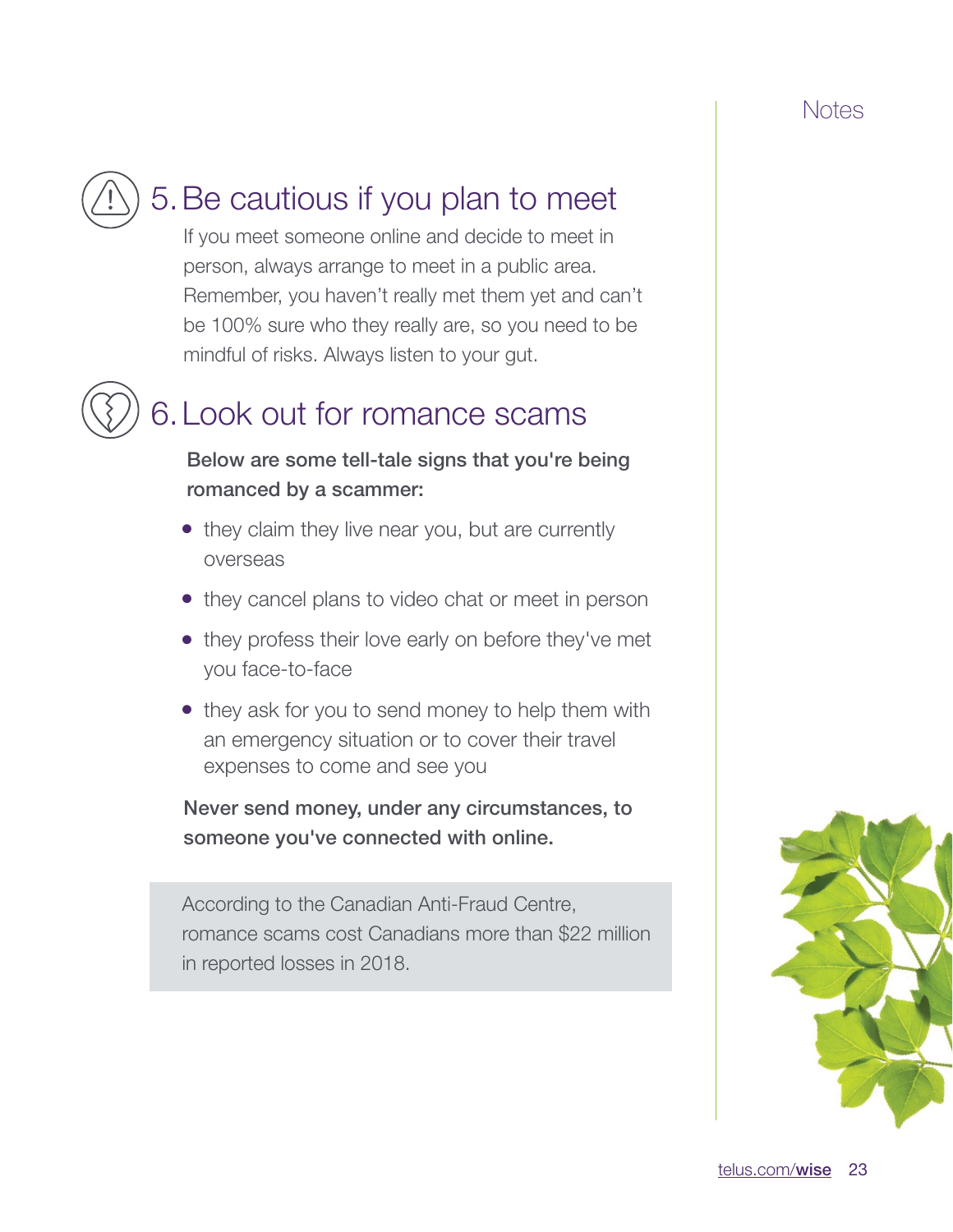# <span id="page-25-0"></span>Notes | Social gaming tips

Online games that allow social interaction between players are becoming increasingly popular.



## 1.Think carefully before sharing your contact or friends list with the app.

Often times, app/game developers will request access to your friends lists in order for you to play the game. In addition, the terms and conditions may authorize the developers to send gaming-related messages to all of your contacts.

## 2.Chat with caution.

When gaming online, you may have the opportunity to chat with other gamers from all over the world. Beware of creating friendships online and sharing personal information, and think carefully about who you are talking to - the person on the other side of the screen may not be exactly who you think. Generally, it's best to only chat with people you know in real life.

## 3.Be mindful of screen time.

Because social games can be played on the go, you may find you are playing them regularly and for extended periods of time. To ensure online games form part of a healthy and balanced relationship with technology, it's important to take breaks and balance screen time with offline activities.

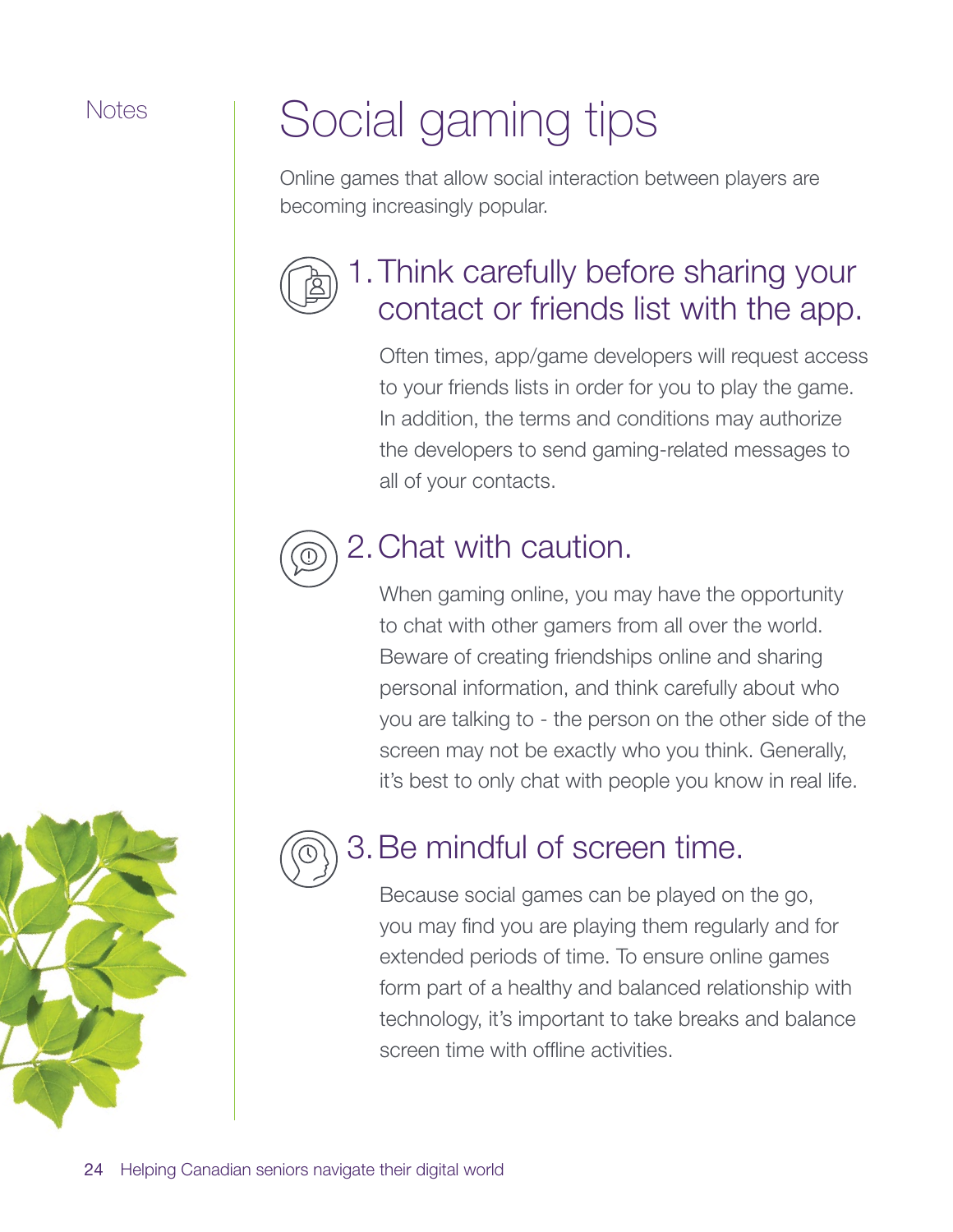## <span id="page-26-0"></span>4.Be aware of cyberbullying.

While most have a positive social gaming experience, it's good to know what to do if things go wrong. Unfortunately, because of the social nature of many online games, cyberbullying can occur. If harassment does happen, report this behaviour to the social network and block the user.

Below are some additional tips to consider:

- 1. Be careful what you click on. Things you buy in apps or on gaming sites can cost real money!
- 2. Be aware of advertising. Some 'advergames' are designed to promote and sell a product.

## My action plan

List 1-3 things you will start doing differently after today's workshop.

• • •